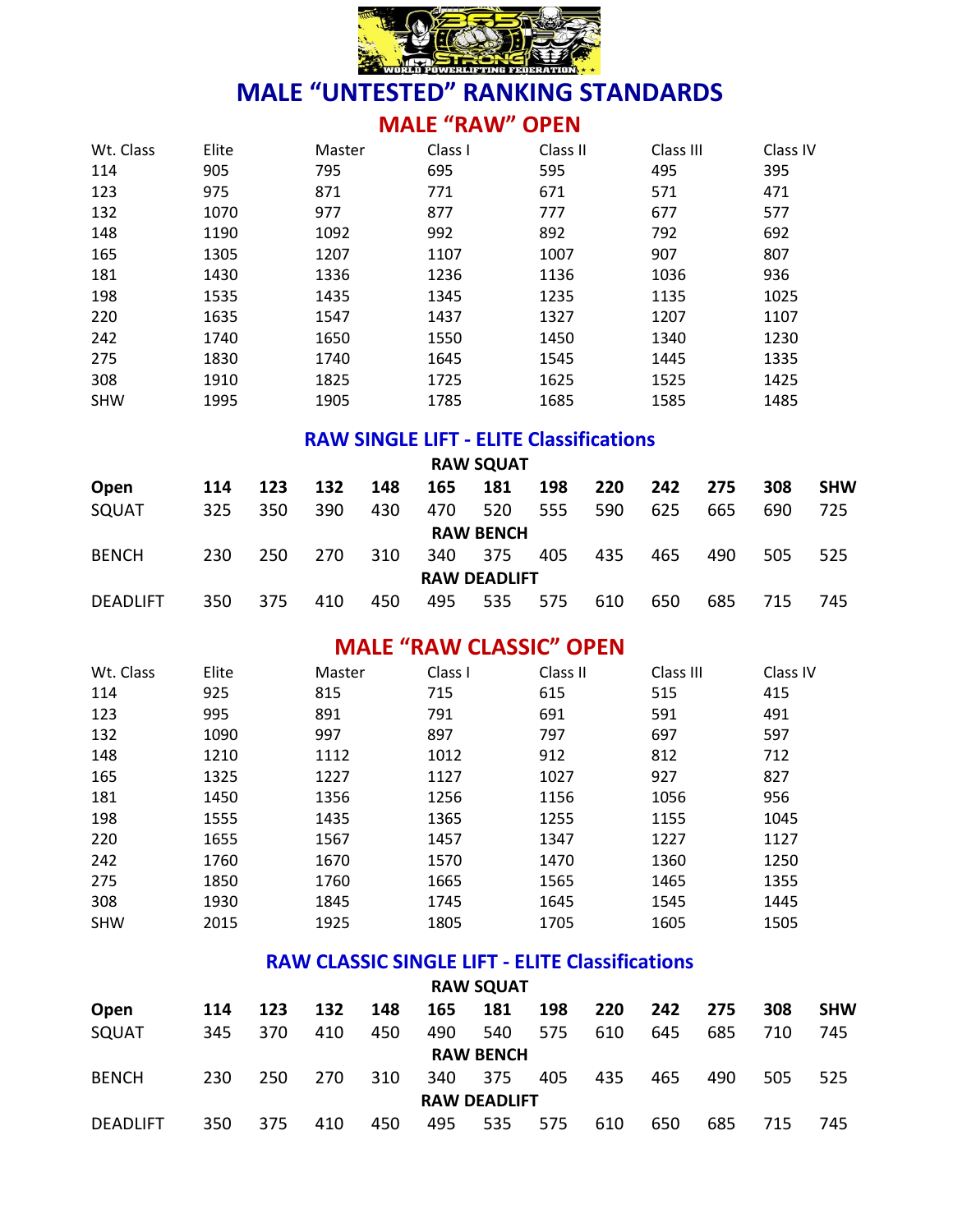

### **MALE "SINGLE-PLY" OPEN**

| Wt. Class  | Elite | Master | Class I | Class II | Class III | Class IV |
|------------|-------|--------|---------|----------|-----------|----------|
| 114        | 995   | 905    | 825     | 735      | 625       | 525      |
| 123        | 1065  | 974    | 895     | 810      | 710       | 610      |
| 132        | 1160  | 1062   | 992     | 912      | 832       | 722      |
| 148        | 1280  | 1157   | 1077    | 1017     | 927       | 837      |
| 165        | 1405  | 1262   | 1172    | 1102     | 1022      | 922      |
| 181        | 1530  | 1370   | 1290    | 1200     | 1120      | 1020     |
| 198        | 1665  | 1487   | 1397    | 1307     | 1217      | 1117     |
| 220        | 1765  | 1572   | 1472    | 1382     | 1282      | 1192     |
| 242        | 1860  | 1651   | 1551    | 1451     | 1361      | 1261     |
| 275        | 1950  | 1738   | 1638    | 1538     | 1438      | 1338     |
| 308        | 2030  | 1828   | 1728    | 1618     | 1518      | 1418     |
| <b>SHW</b> | 2110  | 1915   | 1825    | 1715     | 1620      | 1520     |

### **SINGLE-PLY SINGLE LIFT - ELITE Classifications**

|                 |     |     |     |     |     | <b>SINGLE-PLY SQUAT</b> |     |     |     |     |     |            |
|-----------------|-----|-----|-----|-----|-----|-------------------------|-----|-----|-----|-----|-----|------------|
| Open            | 114 | 123 | 132 | 148 | 165 | 181                     | 198 | 220 | 242 | 275 | 308 | <b>SHW</b> |
| SQUAT           | 370 | 390 | 425 | 470 | 515 | 560                     | 610 | 645 | 680 | 710 | 740 | 770        |
|                 |     |     |     |     |     | <b>SINGLE-PLY BENCH</b> |     |     |     |     |     |            |
| <b>BENCH</b>    | 250 | 275 | 305 | 335 | 370 | 405                     | 440 | 465 | 490 | 520 | 540 | 560        |
|                 |     |     |     |     |     | SINGLE-PLY DEADLIFT     |     |     |     |     |     |            |
| <b>DEADLIFT</b> | 375 | 400 | 430 | 475 | 520 | 565                     | 615 | 655 | 690 | 720 | 750 | 780        |

### **MALE "MULTI-PLY" OPEN**

| Wt. Class  | Elite | Master | Class I | Class II | Class III | Class IV |
|------------|-------|--------|---------|----------|-----------|----------|
| 114        | 1095  | 1005   | 925     | 835      | 745       | 655      |
| 123        | 1185  | 1095   | 1015    | 925      | 845       | 745      |
| 132        | 1292  | 1202   | 1112    | 1012     | 922       | 822      |
| 148        | 1402  | 1302   | 1202    | 1122     | 1012      | 922      |
| 165        | 1527  | 1407   | 1307    | 1207     | 1107      | 1007     |
| 181        | 1642  | 1502   | 1402    | 1302     | 1202      | 1102     |
| 198        | 1778  | 1608   | 1508    | 1408     | 1308      | 1208     |
| 220        | 1872  | 1702   | 1602    | 1502     | 1402      | 1302     |
| 242        | 1976  | 1806   | 1706    | 1606     | 1496      | 1396     |
| 275        | 2068  | 1868   | 1758    | 1648     | 1538      | 1438     |
| 308        | 2155  | 1945   | 1835    | 1725     | 1615      | 1515     |
| <b>SHW</b> | 2245  | 2015   | 1895    | 1795     | 1695      | 1595     |

### **MULTI-PLY SINGLE LIFT - ELITE Classifications**

|                 |     |     |     |     |                        | <b>GEARED SQUAT</b> |     |     |     |     |     |            |
|-----------------|-----|-----|-----|-----|------------------------|---------------------|-----|-----|-----|-----|-----|------------|
| Open            | 114 | 123 | 132 | 148 | 165                    | 181                 | 198 | 220 | 242 | 275 | 308 | <b>SHW</b> |
| SQUAT           | 410 | 440 | 475 | 515 | 560                    | 600                 | 655 | 690 | 725 | 755 | 785 | 820        |
|                 |     |     |     |     |                        | <b>GEARED BENCH</b> |     |     |     |     |     |            |
| <b>BENCH</b>    | 270 | 300 | 332 | 362 | 397                    | 432                 | 465 | 490 | 521 | 550 | 575 | 600        |
|                 |     |     |     |     | <b>GEARED DEADLIFT</b> |                     |     |     |     |     |     |            |
| <b>DEADLIFT</b> | 415 | 445 | 485 | 525 | 570                    | 610                 | 658 | 692 | 730 | 763 | 795 | 825        |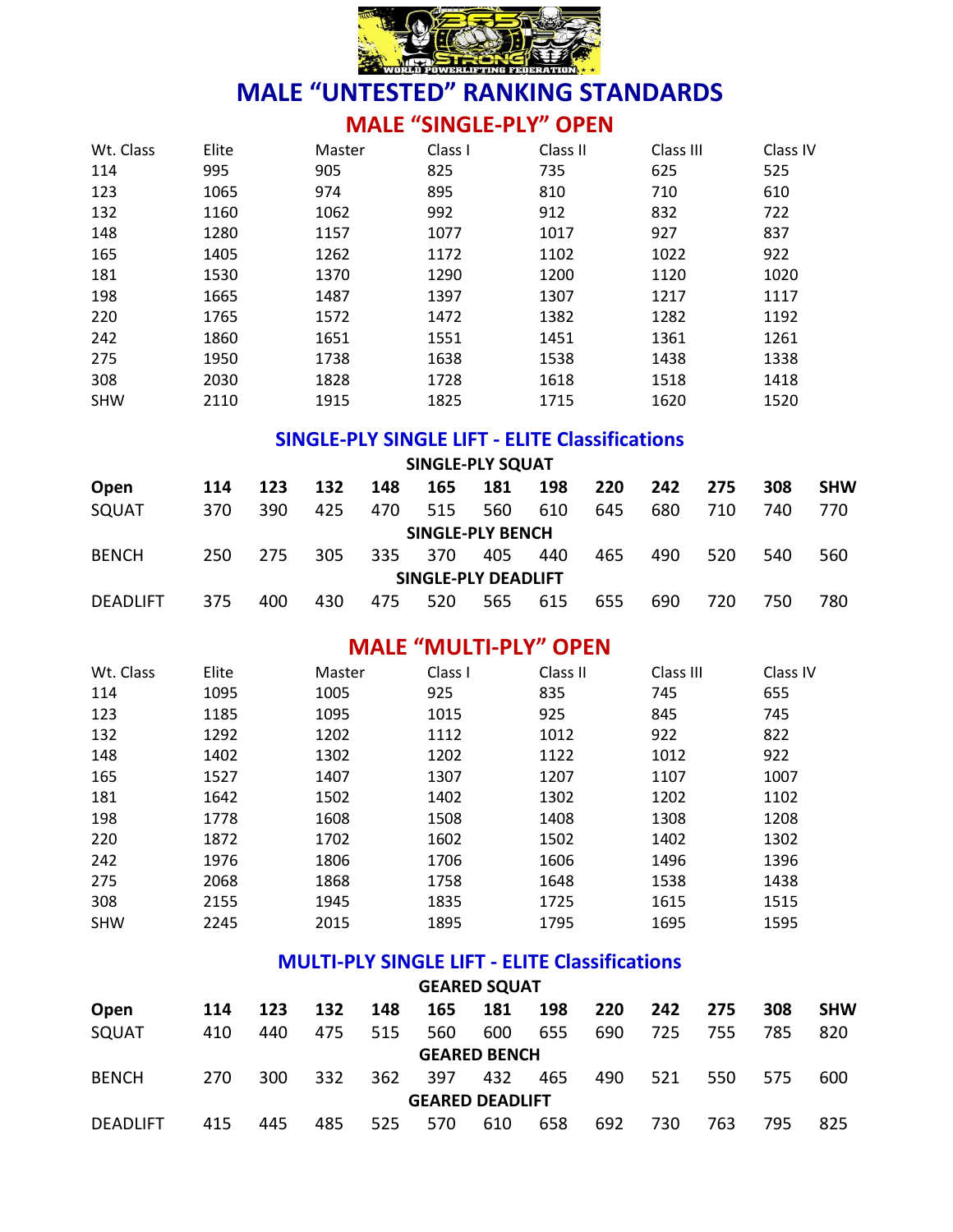

# **MALE JUNIORS (20-23) STANDARDS**

| 114 lb Class | <b>RAW</b> | R.C.        | <b>SP</b> | <b>MP</b> | 123 lb Class        | <b>RAW</b> | R.C.        | <b>SP</b> | MP        |
|--------------|------------|-------------|-----------|-----------|---------------------|------------|-------------|-----------|-----------|
| Elite        | 830        | 870         | 960       | 1050      |                     | 905        | 945         | 1035      | 1125      |
| Master       | 730        | 770         | 860       | 960       |                     | 810        | 850         | 945       | 1025      |
| Class I      | 630        | 670         | 760       | 860       |                     | 695        | 735         | 855       | 935       |
| Class II     | 540        | 580         | 660       | 760       |                     | 625        | 665         | 765       | 845       |
| Class III    | 450        | 490         | 590       | 690       |                     | 550        | 590         | 675       | 760       |
| Class IV     | 375        | 415         | 505       | 610       |                     | 490        | 530         | 610       | 685       |
| 132 lb Class | <b>RAW</b> | R.C.        | SP        | MP        | 148 lb Class        | <b>RAW</b> | R.C.        | <b>SP</b> | <b>MP</b> |
| Elite        | 1000       | 1040        | 1130      | 1210      |                     | 1100       | 1140        | 1230      | 1310      |
| Master       | 910        | 950         | 1010      | 1090      |                     | 1000       | 1040        | 1130      | 1210      |
| Class I      | 800        | 840         | 890       | 970       |                     | 900        | 940         | 1030      | 1110      |
| Class II     | 700        | 740         | 815       | 905       |                     | 800        | 840         | 940       | 1020      |
| Class III    | 605        | 645         | 745       | 835       |                     | 700        | 740         | 840       | 920       |
| Class IV     | 515        | 555         | 665       | 755       |                     | 605        | 645         | 745       | 830       |
| 165 lb Class | <b>RAW</b> | R.C.        | <b>SP</b> | <b>MP</b> | 181 lb Class        | <b>RAW</b> | R.C.        | <b>SP</b> | <b>MP</b> |
| Elite        | 1215       | 1255        | 1345      | 1425      |                     | 1335       | 1375        | 1465      | 1545      |
| Master       | 1115       | 1155        | 1240      | 1325      |                     | 1240       | 1280        | 1360      | 1445      |
| Class I      | 1010       | 1050        | 1140      | 1225      |                     | 1140       | 1180        | 1260      | 1345      |
| Class II     | 910        | 950         | 1040      | 1125      |                     | 1045       | 1085        | 1165      | 1245      |
| Class III    | 810        | 850         | 940       | 1025      |                     | 945        | 985         | 1075      | 1155      |
| Class IV     | 720        | 760         | 840       | 925       |                     | 845        | 885         | 985       | 1055      |
|              |            |             |           |           |                     |            |             |           |           |
| 198 lb Class | <b>RAW</b> | <b>R.C.</b> | <b>SP</b> | <b>MP</b> | 220 lb Class        | <b>RAW</b> | R.C.        | <b>SP</b> | MP        |
| Elite        | 1445       | 1485        | 1575      | 1655      |                     | 1535       | 1575        | 1665      | 1745      |
| Master       | 1345       | 1385        | 1465      | 1545      |                     | 1430       | 1470        | 1565      | 1645      |
| Class I      | 1235       | 1275        | 1355      | 1445      |                     | 1335       | 1375        | 1465      | 1545      |
| Class II     | 1115       | 1155        | 1245      | 1345      |                     | 1235       | 1275        | 1365      | 1445      |
| Class III    | 1005       | 1045        | 1145      | 1245      |                     | 1125       | 1165        | 1265      | 1345      |
| Class IV     | 905        | 945         | 1045      | 1145      |                     | 1025       | 1065        | 1165      | 1245      |
| 242 lb Class | <b>RAW</b> | R.C.        | <b>SP</b> | <b>MP</b> | 275 lb Class        | <b>RAW</b> | <b>R.C.</b> | <b>SP</b> | <b>MP</b> |
| Elite        | 1635       | 1675        | 1765      | 1845      |                     | 1720       | 1760        | 1850      | 1930      |
| Master       | 1535       | 1575        | 1655      | 1725      |                     | 1630       | 1670        | 1750      | 1830      |
| Class I      | 1435       | 1475        | 1555      | 1625      |                     | 1530       | 1570        | 1650      | 1730      |
| Class II     | 1335       | 1375        | 1455      | 1515      |                     | 1430       | 1470        | 1550      | 1630      |
| Class III    | 1235       | 1275        | 1355      | 1415      |                     | 1320       | 1360        | 1450      | 1530      |
| Class IV     | 1135       | 1175        | 1255      | 1315      |                     | 1210       | 1250        | 1350      | 1430      |
| 308 lb Class | <b>RAW</b> | R.C.        | <b>SP</b> | <b>MP</b> | <b>SHW Ib Class</b> | <b>RAW</b> | <b>R.C.</b> | <b>SP</b> | <b>MP</b> |
| Elite        | 1820       | 1860        | 1950      | 2030      |                     | 1885       | 1925        | 2015      | 2115      |
| Master       | 1715       | 1755        | 1840      | 1930      |                     | 1785       | 1825        | 1915      | 2015      |
| Class I      | 1615       | 1655        | 1745      | 1830      |                     | 1685       | 1725        | 1815      | 1915      |
| Class II     | 1505       | 1545        | 1655      | 1735      |                     | 1565       | 1605        | 1715      | 1815      |
| Class III    | 1405       | 1445        | 1565      | 1640      |                     | 1460       | 1500        | 1610      | 1710      |

## **Male Juniors Single Lift ELITE Classifications**

| <b>SQUAT</b>     | 114 | 123 | 132 | 148 | 165 | 181 | 198 | 220 | 242 | 275 | 308 | <b>SHW</b> |
|------------------|-----|-----|-----|-----|-----|-----|-----|-----|-----|-----|-----|------------|
| <b>RAW</b>       | 290 | 315 | 345 | 380 | 420 | 475 | 515 | 540 | 570 | 610 | 645 | 660        |
| RAW CLASSIC      | 330 | 355 | 385 | 420 | 460 | 515 | 555 | 580 | 610 | 650 | 685 | 700        |
| SINGLE-PLY       | 365 | 390 | 420 | 455 | 495 | 540 | 585 | 615 | 645 | 675 |     | 735.       |
| <b>MULTI-PLY</b> | 395 | 420 | 450 | 480 | 520 | 570 | 610 | 640 | 675 | 705 | 740 | 770.       |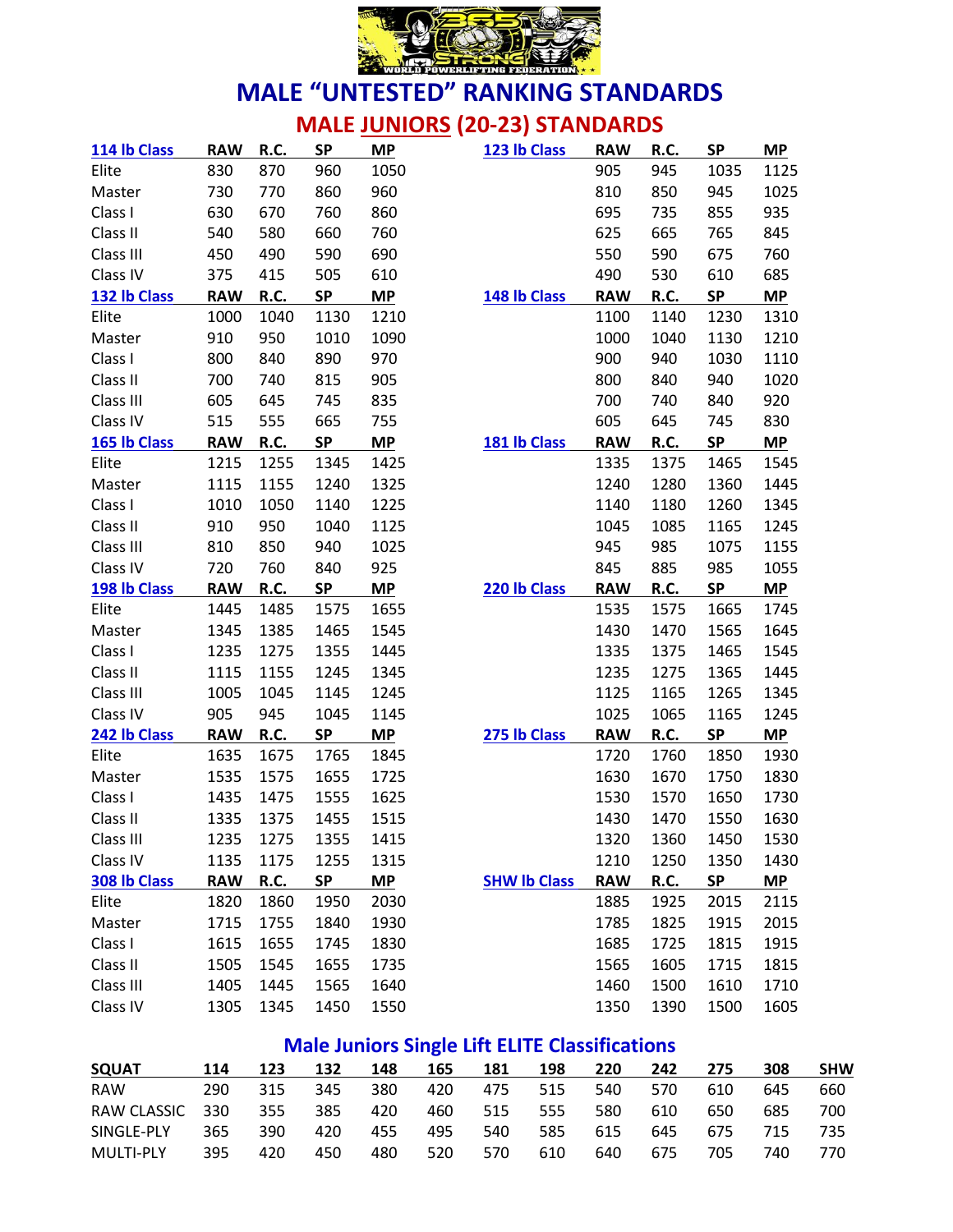

**Male Juniors Single Lift ELITE Classifications (cont.)**

| <b>BENCH</b>     | 114 | 123 | 132 | 148 | 165 | 181 | 198 | 220 | 242 | 275 | 308 | <b>SHW</b> |
|------------------|-----|-----|-----|-----|-----|-----|-----|-----|-----|-----|-----|------------|
| <b>RAW</b>       | 210 | 235 | 265 | 295 | 330 | 360 | 385 | 410 | 445 | 465 | 490 | 510        |
| RAW CLASSIC      | 210 | 235 | 265 | 295 | 330 | 360 | 385 | 410 | 445 | 465 | 490 | 510        |
| SINGLE-PLY       | 230 | 260 | 295 | 320 | 355 | 385 | 410 | 440 | 475 | 500 | 525 | 550        |
| <b>MULTI-PLY</b> | 260 | 290 | 315 | 350 | 385 | 415 | 440 | 465 | 500 | 525 | 555 | 590        |
| <b>DEADLIFT</b>  | 114 | 123 | 132 | 148 | 165 | 181 | 198 | 220 | 242 | 275 | 308 | <b>SHW</b> |
| <b>RAW</b>       | 330 | 355 | 390 | 425 | 465 | 500 | 545 | 585 | 620 | 645 | 685 | 715        |
| RAW CLASSIC      | 330 | 355 | 390 | 425 | 465 | 500 | 545 | 585 | 620 | 645 | 685 | 715        |
| SINGLE-PLY       | 365 | 385 | 415 | 455 | 495 | 535 | 580 | 610 | 645 | 675 | 710 | 730        |
| <b>MULTI-PLY</b> | 395 | 415 | 445 | 480 | 520 | 565 | 605 | 640 | 670 | 700 | 735 | 755        |

### **MALE M/P/F STANDARDS**

| 114 lb Class | <b>RAW</b> | R.C.        | <b>SP</b> | <b>MP</b>   | 123 lb Class        | <b>RAW</b> | <b>R.C.</b> | E-SP | U.G.        |
|--------------|------------|-------------|-----------|-------------|---------------------|------------|-------------|------|-------------|
| Elite        | 850        | 870         | 950       | 1040        |                     | 925        | 945         | 1025 | 1115        |
| Master       | 740        | 760         | 850       | 940         |                     | 810        | 830         | 910  | 990         |
| Class I      | 639        | 659         | 749       | 839         |                     | 695        | 715         | 805  | 895         |
| Class II     | 559        | 579         | 669       | 759         |                     | 625        | 645         | 735  | 825         |
| Class III    | 482        | 502         | 592       | 682         |                     | 550        | 570         | 660  | 750         |
| Class IV     | 425        | 445         | 535       | 625         |                     | 490        | 510         | 600  | 690         |
| 132 lb Class | <b>RAW</b> | R.C.        | E-SP      | <u>U.G.</u> | 148 lb Class        | <b>RAW</b> | <b>R.C.</b> | E-SP | <b>U.G.</b> |
| Elite        | 1020       | 1040        | 1120      | 1200        |                     | 1120       | 1140        | 1220 | 1300        |
| Master       | 910        | 930         | 1010      | 1090        |                     | 1010       | 1020        | 1100 | 1180        |
| Class I      | 790        | 810         | 890       | 970         |                     | 890        | 910         | 990  | 1070        |
| Class II     | 705        | 725         | 815       | 905         |                     | 760        | 780         | 870  | 960         |
| Class III    | 635        | 655         | 745       | 835         |                     | 690        | 710         | 800  | 890         |
| Class IV     | 555        | 575         | 665       | 755         |                     | 625        | 645         | 735  | 825         |
| 165 lb Class | <b>RAW</b> | <b>R.C.</b> | E-SP      | <u>U.G.</u> | 181 lb Class        | <b>RAW</b> | R.C.        | E-SP | <b>U.G.</b> |
| Elite        | 1235       | 1255        | 1335      | 1415        |                     | 1355       | 1375        | 1455 | 1535        |
| Master       | 1120       | 1140        | 1220      | 1300        |                     | 1250       | 1270        | 1350 | 1430        |
| Class I      | 990        | 1010        | 1090      | 1170        |                     | 1140       | 1160        | 1240 | 1320        |
| Class II     | 880        | 900         | 990       | 1080        |                     | 1025       | 1045        | 1125 | 1205        |
| Class III    | 810        | 830         | 920       | 1010        |                     | 925        | 945         | 1035 | 1125        |
| Class IV     | 740        | 760         | 850       | 940         |                     | 845        | 865         | 955  | 1045        |
| 198 lb Class | <b>RAW</b> | R.C.        | E-SP      | U.G.        | 220 lb Class        | <b>RAW</b> | R.C.        | E-SP | U.G.        |
| Elite        | 1465       | 1485        | 1565      | 1645        |                     | 1555       | 1575        | 1655 | 1735        |
| Master       | 1345       | 1365        | 1445      | 1525        |                     | 1450       | 1470        | 1550 | 1630        |
| Class I      | 1235       | 1255        | 1335      | 1415        |                     | 1345       | 1365        | 1445 | 1525        |
| Class II     | 1115       | 1135        | 1215      | 1295        |                     | 1235       | 1255        | 1335 | 1415        |
| Class III    | 995        | 1015        | 1105      | 1195        |                     | 1125       | 1135        | 1215 | 1295        |
| Class IV     | 905        | 925         | 1015      | 1105        |                     | 995        | 1015        | 1095 | 1175        |
| 242 lb Class | <b>RAW</b> | <b>R.C.</b> | E-SP      | <u>U.G.</u> | 275 lb Class        | <b>RAW</b> | <u>R.C.</u> | E-SP | <b>U.G.</b> |
| Elite        | 1655       | 1675        | 1755      | 1835        |                     | 1740       | 1760        | 1840 | 1920        |
| Master       | 1545       | 1565        | 1645      | 1725        |                     | 1640       | 1660        | 1740 | 1820        |
| Class I      | 1445       | 1465        | 1545      | 1625        |                     | 1535       | 1555        | 1635 | 1715        |
| Class II     | 1335       | 1355        | 1435      | 1515        |                     | 1420       | 1440        | 1520 | 1600        |
| Class III    | 1225       | 1245        | 1325      | 1405        |                     | 1310       | 1330        | 1410 | 1490        |
| Class IV     | 1115       | 1135        | 1215      | 1295        |                     | 1200       | 1220        | 1300 | 1380        |
| 308 lb Class | <b>RAW</b> | <u>R.C.</u> | E-SP      | U.G.        | <b>SHW Ib Class</b> | <b>RAW</b> | <u>R.C.</u> | E-SP | <b>U.G.</b> |
| Elite        | 1840       | 1860        | 1940      | 2020        |                     | 1905       | 1925        | 2005 | 2085        |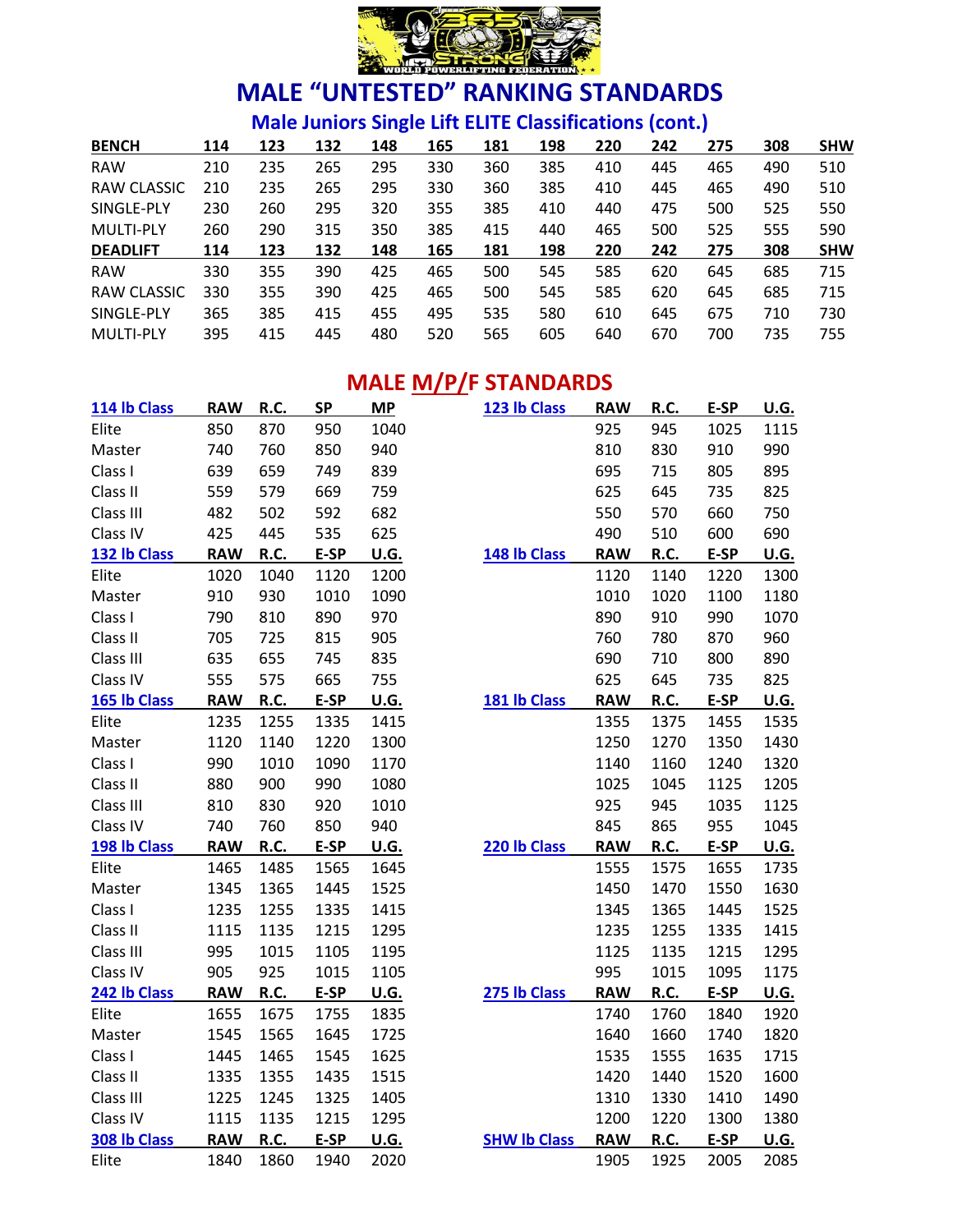

| Master    |           | 1710 1730 1810 1890 |      |      | 1795  |        | 1815 1895 1975      |        |
|-----------|-----------|---------------------|------|------|-------|--------|---------------------|--------|
| Class I   |           | 1595 1615 1695 1775 |      |      |       |        | 1685 1705 1785 1865 |        |
| Class II  |           | 1465 1485 1565 1645 |      |      |       |        | 1565 1585 1665 1745 |        |
| Class III |           | 1365 1385 1475 1565 |      |      | 1450. | 1470   | - 1550 -            | - 1630 |
| Class IV  | 1290 1310 |                     | 1400 | 1490 | 1350  | - 1370 | 1460                | - 1550 |

### **Male M/P/F Single Lift ELITE Classifications**

| <b>SQUAT</b>       | 114 | 123 | 132 | 148 | 165 | 181 | 198 | 220 | 242 | 275 | 308 | <b>SHW</b> |
|--------------------|-----|-----|-----|-----|-----|-----|-----|-----|-----|-----|-----|------------|
| <b>RAW</b>         | 310 | 335 | 365 | 400 | 440 | 495 | 535 | 560 | 590 | 630 | 665 | 680        |
| <b>RAW CLASSIC</b> | 330 | 355 | 385 | 420 | 460 | 515 | 555 | 580 | 610 | 650 | 685 | 700        |
| SINGLE-PLY         | 355 | 380 | 410 | 445 | 485 | 530 | 575 | 605 | 635 | 665 | 705 | 725        |
| <b>MULTI-PLY</b>   | 385 | 410 | 440 | 470 | 510 | 560 | 600 | 630 | 665 | 695 | 730 | 750        |
| <b>BENCH</b>       | 114 | 123 | 132 | 148 | 165 | 181 | 198 | 220 | 242 | 275 | 308 | <b>SHW</b> |
| <b>RAW</b>         | 210 | 235 | 265 | 295 | 330 | 360 | 385 | 410 | 445 | 465 | 490 | 510        |
| RAW CLASSIC        | 210 | 235 | 265 | 295 | 330 | 360 | 385 | 410 | 445 | 465 | 490 | 510        |
| SINGLE-PLY         | 230 | 260 | 295 | 320 | 355 | 385 | 410 | 440 | 475 | 500 | 525 | 550        |
| <b>MULTI-PLY</b>   | 260 | 290 | 315 | 350 | 385 | 415 | 440 | 465 | 500 | 525 | 555 | 580        |
| <b>DEADLIFT</b>    | 114 | 123 | 132 | 148 | 165 | 181 | 198 | 220 | 242 | 275 | 308 | <b>SHW</b> |
| <b>RAW</b>         | 330 | 355 | 390 | 425 | 465 | 500 | 545 | 585 | 620 | 645 | 685 | 715        |
| <b>RAW CLASSIC</b> | 330 | 355 | 390 | 425 | 465 | 500 | 545 | 585 | 620 | 645 | 685 | 715        |
| SINGLE-PLY         | 365 | 385 | 415 | 455 | 495 | 535 | 580 | 610 | 645 | 675 | 710 | 730        |
| <b>MULTI-PLY</b>   | 395 | 415 | 445 | 480 | 520 | 565 | 605 | 640 | 670 | 700 | 735 | 755        |

# **MALE SUB-MASTERS (35-39) STANDARDS**

| 114 lb Class | <b>RAW</b> | R.C. | <b>SP</b> | <b>MP</b> | 123 lb Class | <b>RAW</b> | R.C. | <b>SP</b> | <b>MP</b> |
|--------------|------------|------|-----------|-----------|--------------|------------|------|-----------|-----------|
| Elite        | 855        | 890  | 985       | 1065      |              | 930        | 965  | 1050      | 1160      |
| Master       | 750        | 780  | 870       | 966       |              | 810        | 830  | 910       | 1030      |
| Class I      | 639        | 679  | 769       | 859       |              | 695        | 715  | 805       | 915       |
| Class II     | 559        | 589  | 669       | 769       |              | 625        | 645  | 735       | 835       |
| Class III    | 482        | 517  | 592       | 682       |              | 550        | 570  | 660       | 750       |
| Class IV     | 425        | 465  | 535       | 625       |              | 490        | 510  | 600       | 690       |
| 132 lb Class | <b>RAW</b> | R.C. | <b>SP</b> | <b>MP</b> | 148 lb Class | <b>RAW</b> | R.C. | <b>SP</b> | <b>MP</b> |
| Elite        | 1025       | 1070 | 1145      | 1250      |              | 1140       | 1180 | 1265      | 1370      |
| Master       | 925        | 970  | 1030      | 1140      |              | 1040       | 1080 | 1160      | 1260      |
| Class I      | 815        | 850  | 925       | 1030      |              | 930        | 975  | 1050      | 1150      |
| Class II     | 725        | 765  | 835       | 925       |              | 825        | 865  | 940       | 1040      |
| Class III    | 635        | 675  | 755       | 840       |              | 690        | 735  | 840       | 930       |
| Class IV     | 575        | 625  | 695       | 765       |              | 625        | 665  | 755       | 835       |
| 165 lb Class | <b>RAW</b> | R.C. | <b>SP</b> | MP        | 181 lb Class | <b>RAW</b> | R.C. | <b>SP</b> | <b>MP</b> |
| Elite        | 1255       | 1300 | 1390      | 1475      |              | 1370       | 1415 | 1505      | 1620      |
| Master       | 1140       | 1190 | 1280      | 1360      |              | 1260       | 1300 | 1405      | 1520      |
| Class I      | 1040       | 1080 | 1160      | 1250      |              | 1160       | 1200 | 1305      | 1420      |
| Class II     | 940        | 985  | 1065      | 1155      |              | 1055       | 1095 | 1195      | 1305      |
| Class III    | 850        | 890  | 970       | 1060      |              | 955        | 995  | 1095      | 1215      |
| Class IV     | 750        | 790  | 870       | 960       |              | 855        | 895  | 995       | 1120      |
| 198 lb Class | <b>RAW</b> | R.C. | <b>SP</b> | MP        | 220 lb Class | <b>RAW</b> | R.C. | <b>SP</b> | <b>MP</b> |
| Elite        | 1465       | 1520 | 1640      | 1745      |              | 1580       | 1630 | 1745      | 1845      |
| Master       | 1365       | 1420 | 1545      | 1645      |              | 1480       | 1520 | 1640      | 1740      |
| Class I      | 1265       | 1305 | 1435      | 1535      |              | 1375       | 1420 | 1540      | 1640      |
| Class II     | 1155       | 1195 | 1325      | 1435      |              | 1265       | 1315 | 1435      | 1535      |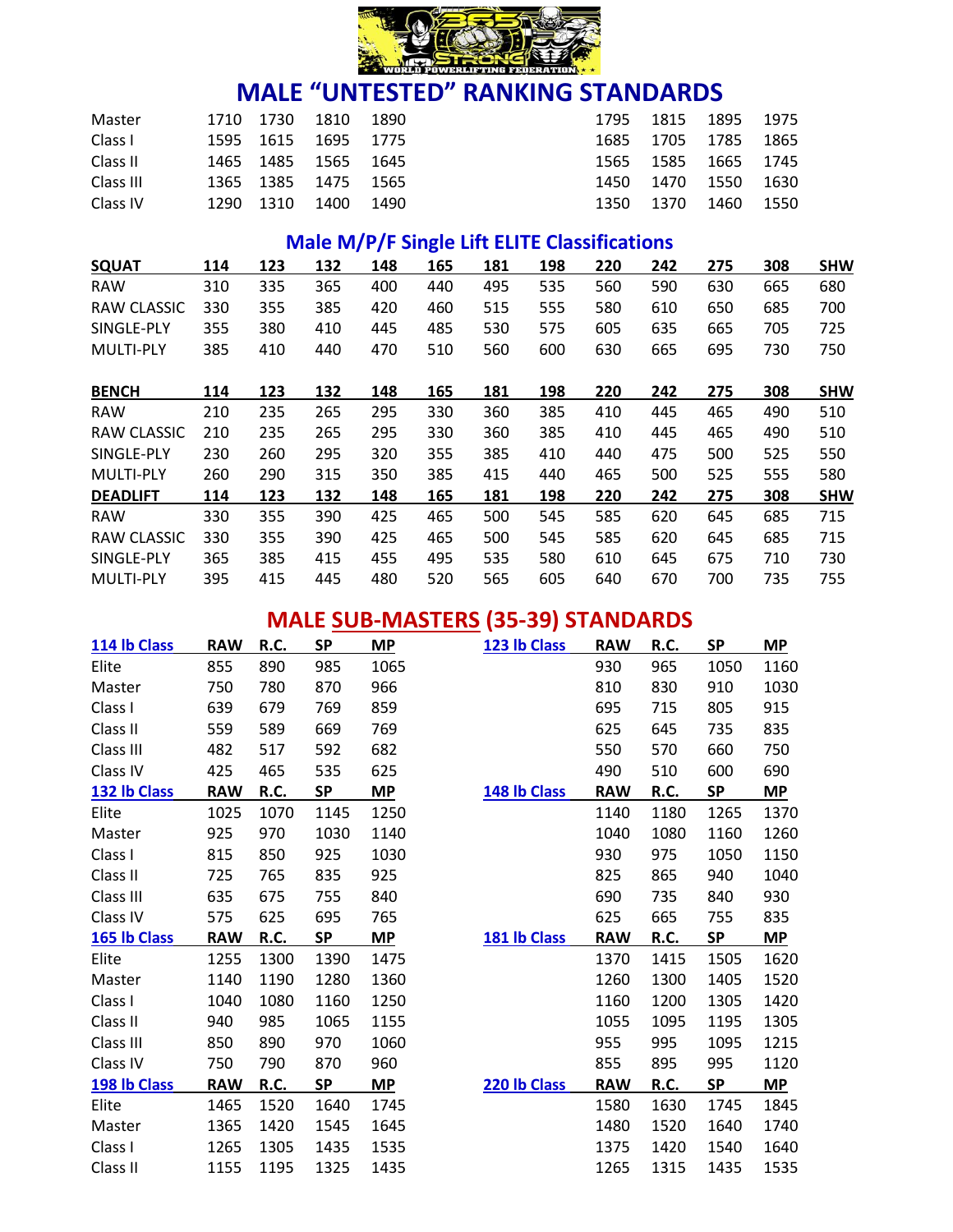

| Class III    | 1065       | 1105        | 1225      | 1325      |                     | 1165       | 1215        | 1335      | 1435      |
|--------------|------------|-------------|-----------|-----------|---------------------|------------|-------------|-----------|-----------|
| Class IV     | 965        | 1005        | 1125      | 1225      |                     | 1055       | 1095        | 1225      | 1325      |
| 242 lb Class | <b>RAW</b> | <b>R.C.</b> | <b>SP</b> | <b>MP</b> | 275 lb Class        | <b>RAW</b> | <b>R.C.</b> | <b>SP</b> | <b>MP</b> |
| Elite        | 1695       | 1735        | 1845      | 1950      |                     | 1770       | 1810        | 1930      | 2030      |
| Master       | 1595       | 1635        | 1745      | 1845      |                     | 1660       | 1705        | 1820      | 1920      |
| Class I      | 1485       | 1525        | 1635      | 1735      |                     | 1555       | 1595        | 1715      | 1815      |
| Class II     | 1375       | 1415        | 1525      | 1625      |                     | 1445       | 1495        | 1610      | 1700      |
| Class III    | 1265       | 1310        | 1415      | 1515      |                     | 1340       | 1390        | 1500      | 1600      |
| Class IV     | 1155       | 1205        | 1315      | 1415      |                     | 1230       | 1280        | 1400      | 1500      |
| 308 lb Class | <b>RAW</b> | R.C.        | SP        | <b>MP</b> | <b>SHW Ib Class</b> | <b>RAW</b> | <b>R.C.</b> | <b>SP</b> | <b>MP</b> |
| Elite        | 1855       | 1895        | 2015      | 2115      |                     | 1935       | 1980        | 2085      | 2195      |
| Master       | 1740       | 1785        | 1910      | 2010      |                     | 1815       | 1860        | 1975      | 2085      |
| Class I      | 1635       | 1675        | 1805      | 1905      |                     | 1705       | 1750        | 1865      | 1975      |
| Class II     | 1525       | 1565        | 1705      | 1805      |                     | 1600       | 1645        | 1755      | 1855      |
| Class III    | 1415       | 1455        | 1605      | 1705      |                     | 1495       | 1540        | 1650      | 1750      |
| Class IV     | 1310       | 1350        | 1500      | 1600      |                     | 1390       | 1430        | 1540      | 1640      |

### **Male Sub-Masters Single Lift ELITE Classifications**

| <b>SQUAT</b>       | 114 | 123 | 132 | 148 | 165 | 181 | 198 | 220 | 242 | 275 | 308 | <b>SHW</b> |
|--------------------|-----|-----|-----|-----|-----|-----|-----|-----|-----|-----|-----|------------|
| <b>RAW</b>         | 320 | 345 | 380 | 420 | 460 | 500 | 540 | 580 | 630 | 655 | 685 | 715        |
| RAW CLASSIC        | 350 | 375 | 415 | 455 | 495 | 540 | 585 | 620 | 670 | 695 | 725 | 755        |
| SINGLE-PLY         | 380 | 415 | 440 | 480 | 530 | 570 | 625 | 660 | 705 | 730 | 755 | 795        |
| <b>MULTI-PLY</b>   | 410 | 450 | 490 | 520 | 555 | 610 | 665 | 700 | 745 | 760 | 790 | 830        |
| <b>BENCH</b>       | 114 | 123 | 132 | 148 | 165 | 181 | 198 | 220 | 242 | 275 | 308 | <b>SHW</b> |
| <b>RAW</b>         | 210 | 235 | 265 | 300 | 330 | 365 | 385 | 420 | 440 | 460 | 485 | 510        |
| <b>RAW CLASSIC</b> | 210 | 235 | 265 | 300 | 330 | 365 | 385 | 420 | 440 | 460 | 485 | 510        |
| SINGLE-PLY         | 235 | 260 | 295 | 325 | 360 | 395 | 415 | 455 | 470 | 495 | 520 | 540        |
| <b>MULTI-PLY</b>   | 260 | 290 | 315 | 355 | 390 | 425 | 445 | 480 | 500 | 525 | 550 | 580        |
| <b>DEADLIFT</b>    | 114 | 123 | 132 | 148 | 165 | 181 | 198 | 220 | 242 | 275 | 308 | <b>SHW</b> |
| <b>RAW</b>         | 325 | 350 | 380 | 420 | 465 | 505 | 540 | 580 | 625 | 655 | 685 | 710        |
| RAW CLASSIC        | 330 | 355 | 390 | 425 | 475 | 510 | 550 | 590 | 625 | 655 | 685 | 715        |
| SINGLE-PLY         | 370 | 375 | 410 | 460 | 500 | 540 | 600 | 630 | 670 | 705 | 740 | 750        |
| <b>MULTI-PLY</b>   | 395 | 420 | 445 | 495 | 530 | 585 | 635 | 665 | 705 | 745 | 775 | 785        |

### **MALE MASTERS "RAW"**

| Age/Rank            | {40-44}   | {45-49}   | ${50-54}$ | ${55-59}$ | ${60-64}$ | ${65-69}$ | ${70-74}$ | ${75-79}$ | ${80+}$ |
|---------------------|-----------|-----------|-----------|-----------|-----------|-----------|-----------|-----------|---------|
| Elite               | 816       | 766       | 696       | 616       | 536       | 466       | 406       | 346       | 286     |
| Master              | 733       | 683       | 598       | 548       | 488       | 408       | 358       | 298       | 242     |
| Class I             | 648       | 593       | 528       | 478       | 438       | 348       | 328       | 248       | 202     |
| Class II            | 568       | 523       | 468       | 418       | 378       | 308       | 268       | 208       | 168     |
| Class III           | 508       | 463       | 428       | 378       | 338       | 258       | 208       | 178       | 138     |
| Class IV            | 458       | 413       | 378       | 328       | 278       | 218       | 172       | 142       | 108     |
| <b>123 LB CLASS</b> |           |           |           |           |           |           |           |           |         |
| Age/Rank            | ${40-44}$ | ${45-49}$ | ${50-54}$ | ${55-59}$ | ${60-64}$ | ${65-69}$ | ${70-74}$ | ${75-59}$ | ${80+}$ |
| Elite               | 895       | 835       | 765       | 685       | 605       | 525       | 465       | 405       | 355     |
| Master              | 815       | 760       | 695       | 615       | 545       | 465       | 415       | 365       | 305     |
| Class I             | 735       | 680       | 605       | 545       | 485       | 415       | 365       | 315       | 265     |
| Class II            | 655       | 605       | 525       | 485       | 425       | 365       | 315       | 265       | 215     |
| Class III           | 575       | 530       | 465       | 415       | 365       | 315       | 265       | 215       | 175     |
| Class IV            | 525       | 460       | 410       | 345       | 315       | 275       | 225       | 175       | 145     |

**114 LB CLASS**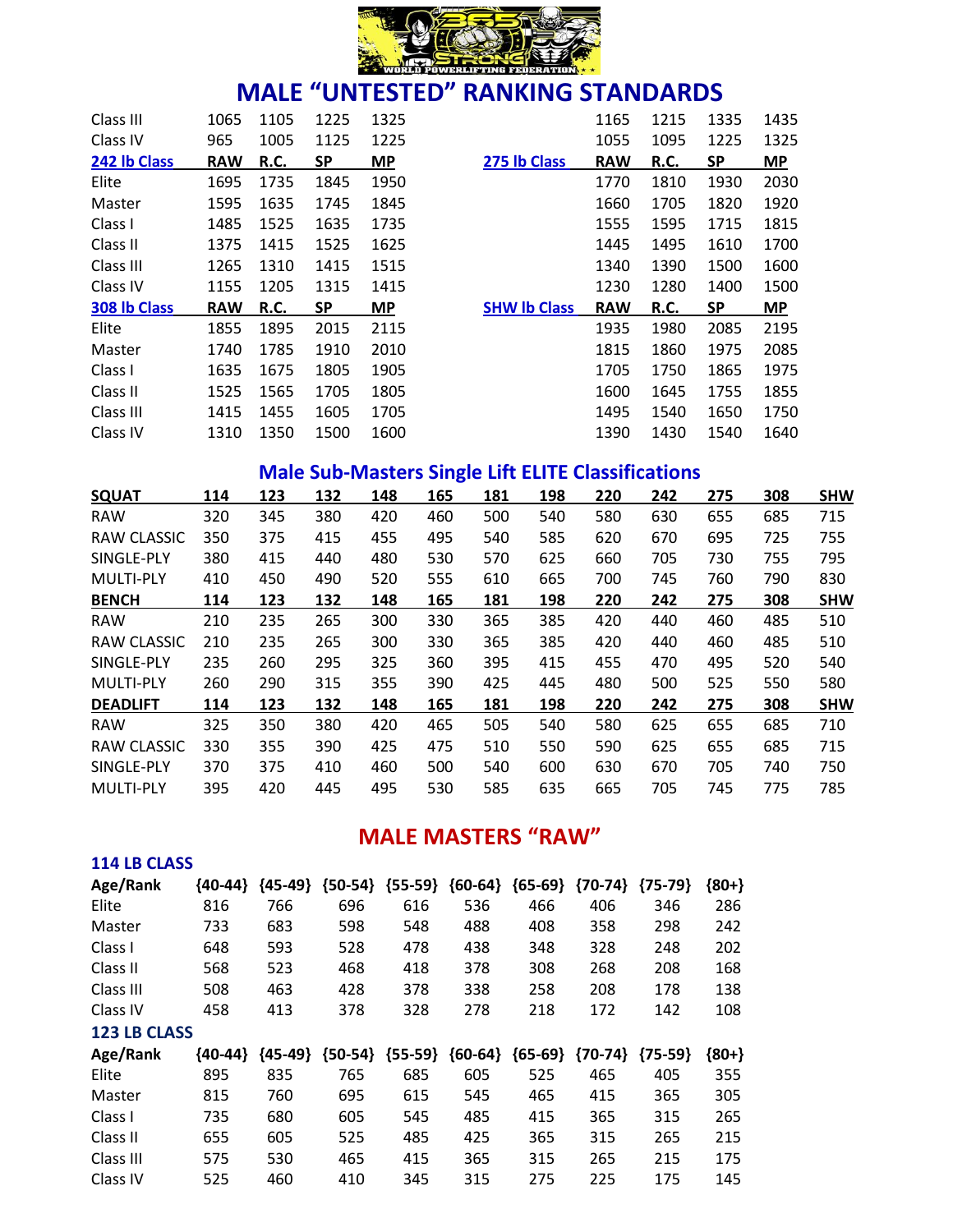

| <b>132 LB CLASS</b> |           |                     |                     |                     |           |           |                                                 |                             |         |
|---------------------|-----------|---------------------|---------------------|---------------------|-----------|-----------|-------------------------------------------------|-----------------------------|---------|
| Age/Rank            | ${40-44}$ | ${45-49}$           | ${50-54}$ ${55-59}$ |                     | ${60-64}$ | ${65-69}$ | ${70-74}$                                       | ${75-59}$                   | ${80+}$ |
| Elite               | 955       | 895                 | 825                 | 745                 | 675       | 615       | 535                                             | 455                         | 405     |
| Master              | 885       | 815                 | 765                 | 670                 | 605       | 545       | 485                                             | 405                         | 365     |
| Class I             | 815       | 745                 | 695                 | 605                 | 545       | 475       | 435                                             | 365                         | 315     |
| Class II            | 745       | 675                 | 630                 | 545                 | 495       | 425       | 385                                             | 305                         | 265     |
| Class III           | 685       | 605                 | 575                 | 485                 | 435       | 375       | 335                                             | 265                         | 215     |
| Class IV            | 595       | 535                 | 505                 | 430                 | 385       | 335       | 295                                             | 225                         | 175     |
| <b>148 LB CLASS</b> |           |                     |                     |                     |           |           |                                                 |                             |         |
| Age/Rank            | ${40-44}$ | ${45-49}$           |                     | ${50-54} {55-59}$   | ${60-64}$ | ${65-69}$ | ${70-74}$                                       | ${75-59}$                   | ${80+}$ |
| Elite               | 1040      | 980                 | 910                 | 830                 | 750       | 680       | 610                                             | 540                         | 480     |
| Master              | 965       | 910                 | 840                 | 755                 | 685       | 625       | 555                                             | 495                         | 425     |
| Class I             | 885       | 840                 | 775                 | 685                 | 615       | 565       | 515                                             | 435                         | 385     |
| Class II            | 815       | 780                 | 710                 | 625                 | 555       | 515       | 455                                             | 395                         | 335     |
| Class III           | 745       | 710                 | 645                 | 575                 | 505       | 465       | 405                                             | 335                         | 285     |
| Class IV            | 685       | 650                 | 595                 | 525                 | 455       | 415       | 365                                             | 305                         | 235     |
| <b>165 LB CLASS</b> |           |                     |                     |                     |           |           |                                                 |                             |         |
| Age/Rank            | ${40-44}$ | ${45-49}$           |                     | ${50-54}$ ${55-59}$ | ${60-64}$ | ${65-69}$ | ${70-74}$                                       | ${75-59}$                   | ${80+}$ |
| Elite               | 1115      | 1055                | 985                 | 905                 | 825       | 755       | 685                                             | 615                         | 545     |
| Master              | 1045      | 985                 | 905                 | 830                 | 760       | 700       | 620                                             | 570                         | 490     |
| Class I             | 975       | 915                 | 830                 | 760                 | 700       | 640       | 570                                             | 520                         | 440     |
| Class II            | 905       | 845                 | 755                 | 695                 | 650       | 570       | 520                                             | 470                         | 390     |
| Class III           | 835       | 795                 | 690                 | 640                 | 600       | 520       | 470                                             | 420                         | 340     |
| Class IV            | 785       | 735                 | 640                 | 590                 | 550       | 470       | 420                                             | 370                         | 300     |
| <b>181 LB CLASS</b> |           |                     |                     |                     |           |           |                                                 |                             |         |
| Age/Rank            | ${40-44}$ | ${45-49}$           | ${50-54}$           | ${55-59}$           | ${60-64}$ | ${65-69}$ |                                                 | ${70-74}$ ${75-59}$ ${80+}$ |         |
| Elite               | 1260      | 1180                | 1110                | 1030                | 950       | 870       | 780                                             | 720                         | 660     |
| Master              | 1175      | 1110                | 1045                | 960                 | 880       | 810       | 720                                             | 670                         | 610     |
| Class I             | 1095      | 1035                | 980                 | 890                 | 820       | 750       | 670                                             | 620                         | 540     |
| Class II            | 1025      | 975                 | 910                 | 820                 | 760       | 700       | 610                                             | 570                         | 490     |
| Class III           | 955       | 905                 | 840                 | 760                 | 710       | 650       | 560                                             | 520                         | 440     |
| Class IV            | 895       | 845                 | 780                 | 710                 | 660       | 600       | 515                                             | 470                         | 400     |
| <b>198 LB CLASS</b> |           |                     |                     |                     |           |           |                                                 |                             |         |
| Age/Rank            |           | ${40-44}$ ${45-49}$ |                     | ${50-54}$ ${55-59}$ | ${60-64}$ |           | ${65-69}$ ${70-74}$ ${75-79}$ ${80+}$           |                             |         |
| Elite               | 1370      | 1305                | 1210                | 1130                | 1055      | 985       | 895                                             | 805                         | 730     |
| Master              | 1315      | 1245                | 1145                | 1065                | 980       | 915       | 820                                             | 725                         | 670     |
| Class I             | 1240      | 1185                | 1070                | 990                 | 920       | 860       | 750                                             | 660                         | 620     |
| Class II            | 1175      | 1105                | 1010                | 910                 | 860       | 810       | 700                                             | 610                         | 570     |
| Class III           | 1105      | 1035                | 940                 | 850                 | 810       | 760       | 650                                             | 550                         | 520     |
| Class IV            | 1060      | 985                 | 880                 | 800                 | 760       | 710       | 600                                             | 500                         | 470     |
| 220 LB CLASS        |           |                     |                     |                     |           |           |                                                 |                             |         |
| Age/Rank            |           | ${40-44}$ ${45-49}$ |                     | ${50-54}$ ${55-59}$ | ${60-64}$ |           | ${65-69}$ ${70-74}$ ${75-59}$                   |                             | ${80+}$ |
| Elite               | 1445      | 1385                | 1315                | 1235                | 1155      | 1065      | 985                                             | 915                         | 840     |
| Master              | 1370      | 1315                | 1240                | 1165                | 1085      | 1000      | 920                                             | 850                         | 780     |
| Class I             | 1295      | 1245                | 1175                | 1095                | 1020      | 940       | 870                                             | 800                         | 730     |
| Class II            | 1225      | 1175                | 1105                | 1025                | 945       | 890       | 820                                             | 745                         | 670     |
| Class III           | 1155      | 1115                | 1035                | 955                 | 895       | 840       | 770                                             | 685                         | 620     |
| Class IV            | 1105      | 1065                | 965                 | 895                 | 835       | 790       | 720                                             | 630                         | 570     |
| <b>242 LB CLASS</b> |           |                     |                     |                     |           |           |                                                 |                             |         |
|                     |           |                     |                     |                     |           |           |                                                 |                             |         |
| Age/Rank            | ${40-44}$ | ${45-49}$           | ${50-54}$           | ${55-59}$           |           |           | ${60-64}$ ${65-69}$ ${70-74}$ ${75-59}$ ${80+}$ |                             |         |
| Elite               | 1530      | 1470                | 1400                | 1320                | 1200      | 1120      | 1050                                            | 990                         | 925     |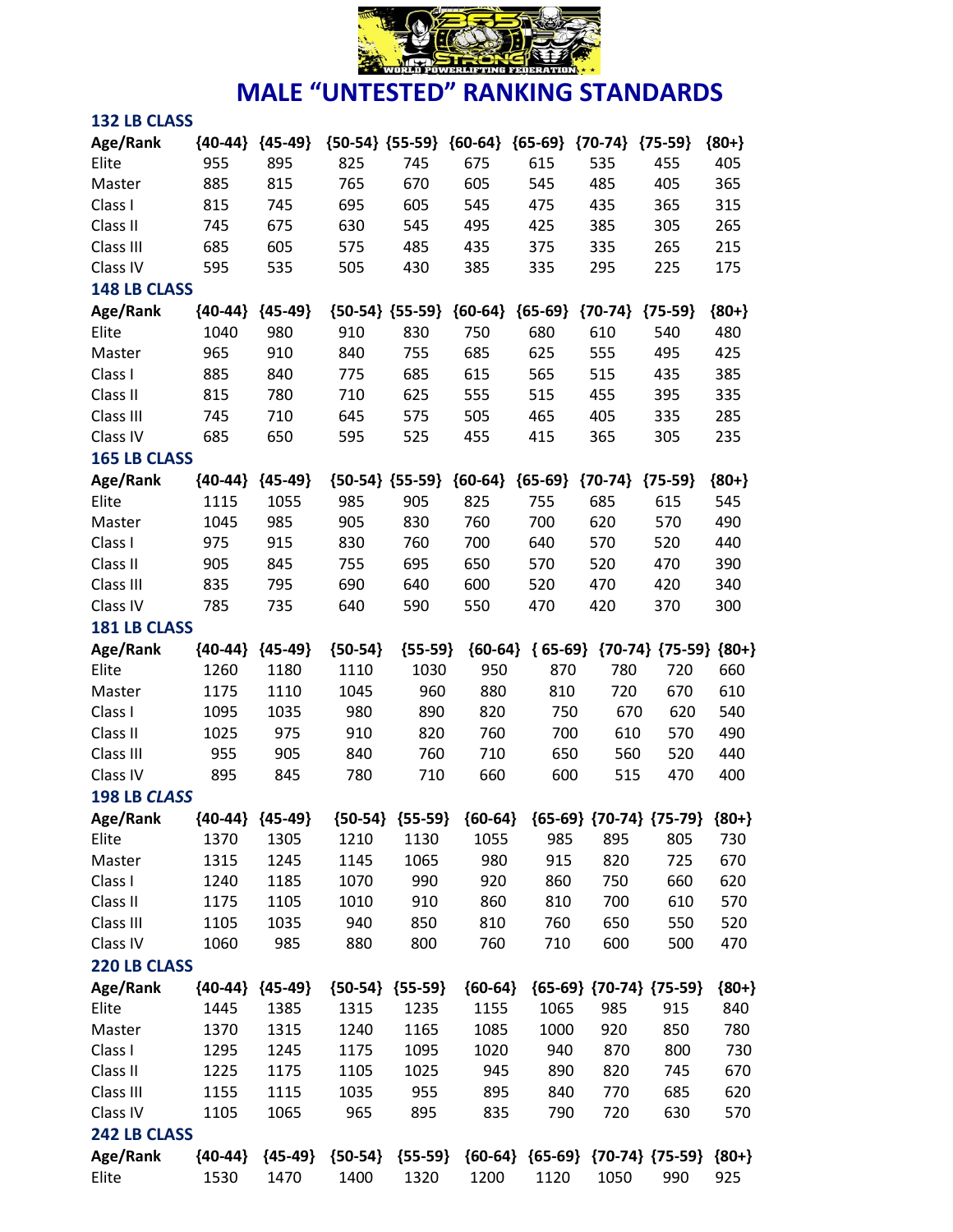

#### **MALE "UNTESTED" RANKING STANDARDS** Master 1465 1395 1325 1245 1125 1065 990 930 865 Class I 1395 1325 1245 1175 1055 995 940 875 810 Class II 1325 1265 1175 1105 985 935 890 825 760 Class III 1255 1195 1095 1045 925 865 830 775 710 Class IV 1195 1135 1035 975 875 815 775 720 650 **275 LB CLASS Age/Rank {40-44} {45-49} {50-54} {55-59} {60-64} {65-69} {70-74} {75-59} {80+}** Elite 1620 1560 1490 1410 1290 1225 1165 1115 1045 Master 1545 1485 1410 1340 1220 1155 1095 1045 975 Class I 1470 1415 1330 1270 1150 1095 1035 975 920 Class II 1395 1335 1260 1210 1080 1035 975 925 850 Class III 1325 1255 1190 1140 1020 975 925 875 800 Class IV 1265 1185 1135 1085 960 925 875 815 740 **308 LB CLASS Age/Rank {40-44} {45-49} {50-54} {55-59} {60-64} {65-69} {70-74} {75-59} {80+}** Elite 1685 1625 1555 1475 1360 1270 1210 1155 1100 Master 1605 1555 1480 1405 1290 1195 1135 1085 1030 Class I 1535 1485 1405 1340 1225 1125 1070 1020 960 Class II 1465 1420 1335 1270 1150 1065 1015 955 905 Class III 1395 1345 1260 1215 1090 1015 950 905 845 Class IV 1330 1280 1190 1150 1030 955 900 855 800 **SHW CLASS Age/Rank {40-44} {45-49} {50-54} {55-59} {60-64} {65-69} {70-74} {75-59} {80+}** Elite 1765 1705 1635 1555 1395 1325 1260 1210 1150 Master 1695 1630 1565 1485 1320 1260 1205 1150 1085 Class I 1625 1560 1495 1415 1250 1190 1140 1090 1025 Class II 1555 1490 1425 1355 1185 1130 1080 1030 965 Class III 1485 1420 1345 1280 1125 1080 1030 980 915 Class IV 1425 1360 1295 1225 1075 1030 980 930 855

#### **Male Masters Raw Single Lift ELITE Classifications**

|                       |     |     |     |     | c   |     |     |     |     |     |     |            |
|-----------------------|-----|-----|-----|-----|-----|-----|-----|-----|-----|-----|-----|------------|
| <b>SQUAT</b>          | 114 | 123 | 132 | 148 | 165 | 181 | 198 | 220 | 242 | 275 | 308 | <b>SHW</b> |
| M <sub>1</sub> -40-44 | 298 | 325 | 345 | 370 | 390 | 440 | 505 | 525 | 555 | 585 | 615 | 650        |
| M2-45-49              | 275 | 302 | 325 | 345 | 365 | 420 | 475 | 505 | 540 | 570 | 595 | 625        |
| M3-50-54              | 248 | 270 | 294 | 315 | 345 | 390 | 445 | 480 | 515 | 545 | 570 | 595        |
| M4-55-59              | 225 | 245 | 261 | 280 | 305 | 355 | 410 | 450 | 480 | 510 | 535 | 570        |
| M5-60-64              | 185 | 210 | 240 | 255 | 280 | 320 | 375 | 420 | 430 | 455 | 480 | 495        |
| M6-65-69              | 160 | 180 | 218 | 235 | 255 | 295 | 345 | 380 | 395 | 430 | 450 | 470        |
| M7-70-74              | 139 | 160 | 182 | 210 | 235 | 265 | 310 | 350 | 370 | 410 | 430 | 445        |
| M8-75-79              | 116 | 140 | 156 | 185 | 210 | 255 | 280 | 325 | 350 | 395 | 410 | 430        |
| <b>BENCH</b>          | 114 | 123 | 132 | 148 | 165 | 181 | 198 | 220 | 242 | 275 | 308 | <b>SHW</b> |
| M1-40-44              | 203 | 223 | 240 | 270 | 290 | 335 | 355 | 370 | 390 | 410 | 425 | 440        |
| M2-45-49              | 193 | 208 | 223 | 255 | 275 | 315 | 335 | 345 | 365 | 380 | 405 | 420        |
| M3-50-54              | 170 | 190 | 206 | 235 | 250 | 280 | 300 | 320 | 340 | 365 | 380 | 405        |
| M4-55-59              | 155 | 170 | 189 | 215 | 235 | 265 | 280 | 305 | 325 | 350 | 365 | 380        |
| M5-60-64              | 145 | 155 | 170 | 195 | 220 | 250 | 265 | 285 | 305 | 325 | 340 | 350        |
| M6-65-69              | 130 | 140 | 155 | 175 | 205 | 225 | 250 | 270 | 285 | 310 | 320 | 335        |
| M7-70-74              | 114 | 125 | 138 | 160 | 180 | 205 | 240 | 255 | 270 | 295 | 305 | 320        |
| M8-75-79              | 100 | 110 | 118 | 140 | 160 | 180 | 205 | 230 | 255 | 280 | 295 | 305        |
| <b>DEADLIFT</b>       | 114 | 123 | 132 | 148 | 165 | 181 | 198 | 220 | 242 | 275 | 308 | <b>SHW</b> |
| M1-40-44              | 315 | 347 | 370 | 400 | 440 | 465 | 525 | 550 | 585 | 625 | 645 | 675        |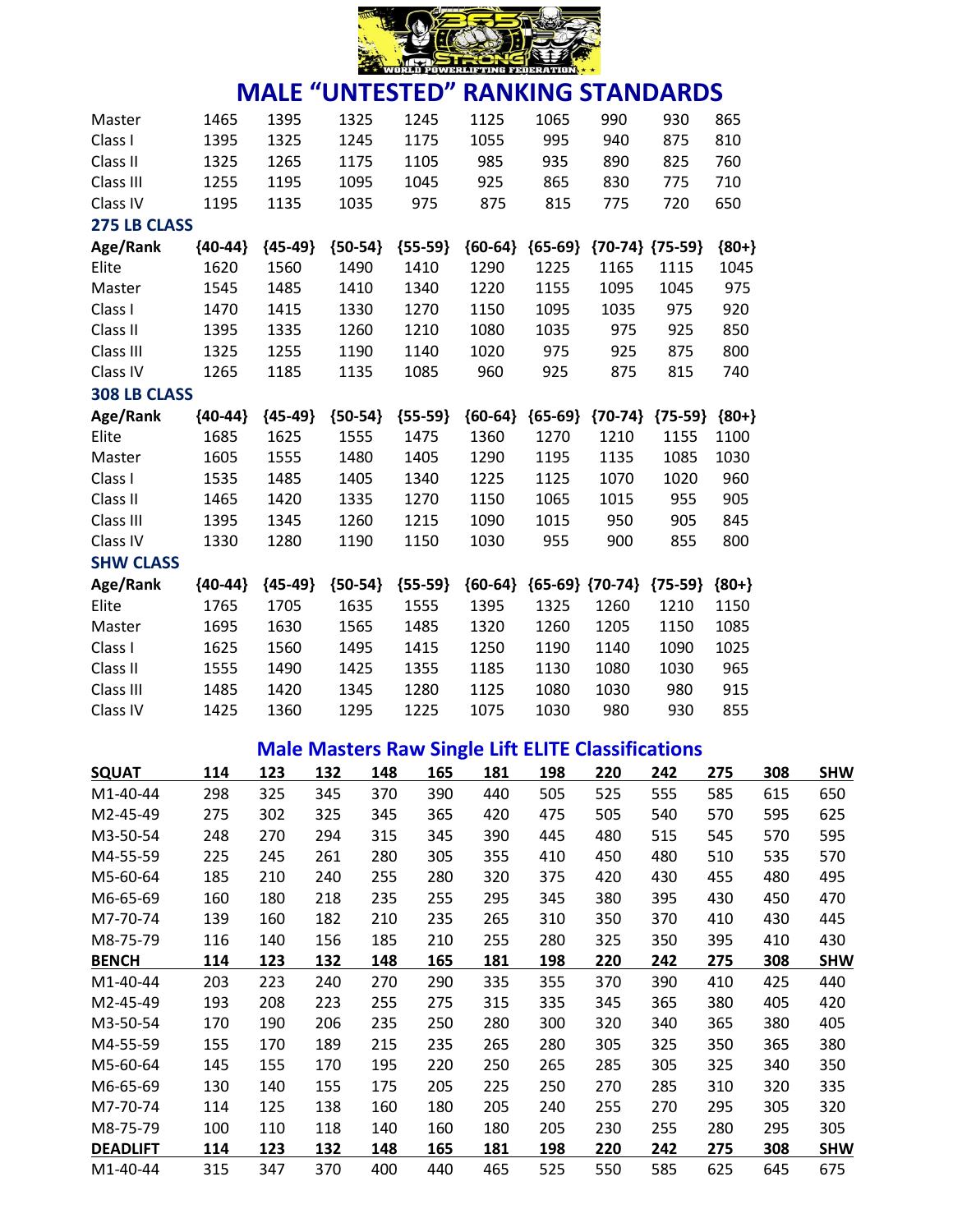

| M2-45-49 | 298 | 325 | 347 | 380 | 415 | 455 | 510 | 535 | 565 | 610 | 630 | 660 |
|----------|-----|-----|-----|-----|-----|-----|-----|-----|-----|-----|-----|-----|
| M3-50-54 | 278 | 305 | 325 | 360 | 390 | 440 | 465 | 515 | 545 | 580 | 605 | 635 |
| M4-55-59 | 236 | 270 | 295 | 335 | 365 | 410 | 445 | 480 | 515 | 550 | 575 | 605 |
| M5-60-64 | 206 | 240 | 265 | 300 | 325 | 380 | 415 | 450 | 465 | 510 | 540 | 550 |
| M6-65-69 | 176 | 205 | 242 | 270 | 295 | 350 | 395 | 425 | 440 | 485 | 510 | 520 |
| M7-70-74 | 153 | 180 | 215 | 240 | 270 | 310 | 350 | 385 | 410 | 460 | 475 | 495 |
| M8-75-79 | 130 | 155 | 181 | 215 | 245 | 285 | 320 | 360 | 385 | 440 | 450 | 475 |

### **MALE MASTERS "RAW CLASSIC"**

| <b>114 LB CLASS</b> |             |                     |           |                     |                               |           |                                                             |           |         |
|---------------------|-------------|---------------------|-----------|---------------------|-------------------------------|-----------|-------------------------------------------------------------|-----------|---------|
| Age/Rank            | ${40-44}$   | ${45-49}$           |           |                     | ${50-54}$ ${55-59}$ ${60-64}$ |           | ${65-69}$ ${70-74}$                                         | ${75-79}$ | ${80+}$ |
| Elite               | 846         | 786                 | 726       | 666                 | 586                           | 516       | 446                                                         | 376       | 316     |
| Master              | 773         | 713                 | 658       | 598                 | 518                           | 448       | 378                                                         | 318       | 262     |
| Class I             | 698         | 633                 | 588       | 528                 | 458                           | 388       | 328                                                         | 248       | 212     |
| Class II            | 628         | 573                 | 528       | 478                 | 388                           | 338       | 278                                                         | 208       | 178     |
| Class III           | 578         | 523                 | 478       | 428                 | 338                           | 288       | 238                                                         | 178       | 143     |
| Class IV            | 528         | 473                 | 428       | 378                 | 288                           | 238       | 182                                                         | 142       | 118     |
| <b>123 LB CLASS</b> |             |                     |           |                     |                               |           |                                                             |           |         |
| Age/Rank            | $\{40-44\}$ | ${45-49}$           | ${50-54}$ | ${55-59}$           | ${60-64}$                     | ${65-69}$ | ${70-74}$                                                   | ${75-59}$ | ${80+}$ |
| Elite               | 921         | 851                 | 789       | 729                 | 669                           | 589       | 509                                                         | 439       | 359     |
| Master              | 855         | 790                 | 725       | 665                 | 605                           | 529       | 455                                                         | 385       | 325     |
| Class I             | 785         | 720                 | 655       | 595                 | 530                           | 465       | 395                                                         | 335       | 285     |
| Class II            | 715         | 655                 | 585       | 525                 | 465                           | 400       | 345                                                         | 285       | 235     |
| Class III           | 655         | 590                 | 535       | 475                 | 415                           | 355       | 295                                                         | 235       | 185     |
| Class IV            | 595         | 540                 | 480       | 425                 | 365                           | 310       | 245                                                         | 185       | 145     |
| <b>132 LB CLASS</b> |             |                     |           |                     |                               |           |                                                             |           |         |
| Age/Rank            | ${40-44}$   | ${45-49}$           |           | ${50-54}$ ${55-59}$ | ${60-64}$                     | ${65-69}$ | ${70-74}$                                                   | ${75-59}$ | ${80+}$ |
| Elite               | 975         | 915                 | 855       | 785                 | 725                           | 665       | 595                                                         | 520       | 445     |
| Master              | 905         | 845                 | 785       | 710                 | 655                           | 595       | 525                                                         | 455       | 395     |
| Class I             | 835         | 775                 | 715       | 645                 | 585                           | 525       | 455                                                         | 385       | 335     |
| Class II            | 765         | 705                 | 650       | 575                 | 525                           | 465       | 395                                                         | 335       | 285     |
| Class III           | 705         | 645                 | 585       | 525                 | 465                           | 415       | 345                                                         | 285       | 245     |
| Class IV            | 655         | 585                 | 535       | 470                 | 415                           | 365       | 295                                                         | 245       | 195     |
| <b>148 LB CLASS</b> |             |                     |           |                     |                               |           |                                                             |           |         |
| Age/Rank            | ${40-44}$   | ${45-49}$           |           | ${50-54}$ ${55-59}$ | ${60-64}$                     | ${65-69}$ | ${70-74}$                                                   | ${75-59}$ | ${80+}$ |
| Elite               | 1065        | 1000                | 940       | 880                 | 820                           | 745       | 660                                                         | 590       | 525     |
| Master              | 995         | 940                 | 880       | 820                 | 760                           | 695       | 610                                                         | 535       | 465     |
| Class I             | 925         | 870                 | 810       | 745                 | 685                           | 625       | 545                                                         | 475       | 405     |
| Class II            | 855         | 800                 | 740       | 675                 | 615                           | 555       | 475                                                         | 415       | 345     |
| Class III           | 795         | 740                 | 680       | 615                 | 555                           | 495       | 415                                                         | 355       | 295     |
| Class IV            | 725         | 670                 | 615       | 545                 | 485                           | 435       | 365                                                         | 305       | 245     |
| <b>165 LB CLASS</b> |             |                     |           |                     |                               |           |                                                             |           |         |
| Age/Rank            |             | ${40-44}$ ${45-49}$ |           |                     |                               |           | ${50-54}$ ${55-59}$ ${60-64}$ ${65-69}$ ${70-74}$ ${75-59}$ |           | ${80+}$ |
| Elite               | 1145        | 1085                | 1025      | 965                 | 890                           | 815       | 740                                                         | 665       | 615     |
| Master              | 1085        | 1025                | 965       | 905                 | 835                           | 760       | 690                                                         | 615       | 555     |
| Class I             | 1015        | 955                 | 895       | 845                 | 780                           | 710       | 640                                                         | 565       | 490     |
| Class II            | 945         | 885                 | 825       | 785                 | 720                           | 650       | 580                                                         | 510       | 435     |
| Class III           | 875         | 825                 | 760       | 725                 | 660                           | 590       | 520                                                         | 450       | 380     |
| Class IV            | 805         | 755                 | 690       | 655                 | 605                           | 530       | 460                                                         | 390       | 330     |
| 181 LB CLASS        |             |                     |           |                     |                               |           |                                                             |           |         |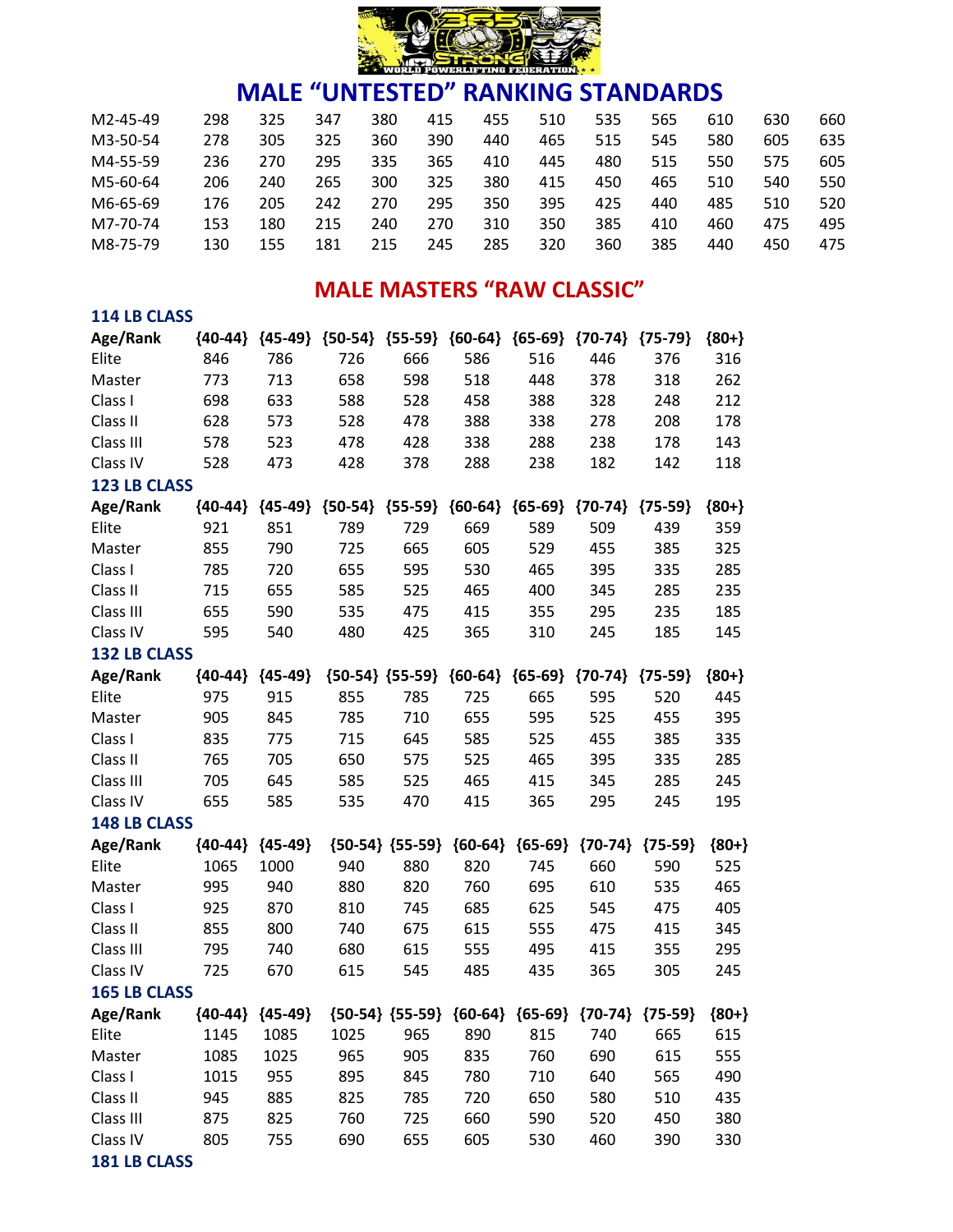

| Age/Rank            | ${40-44}$ | ${45-49}$           | ${50-54}$ | ${55-59}$ | ${60-64}$ | ${65-69}$ |                                         | ${70-74}$ ${75-59}$ | ${80+}$ |
|---------------------|-----------|---------------------|-----------|-----------|-----------|-----------|-----------------------------------------|---------------------|---------|
| Elite               | 1305      | 1220                | 1165      | 1090      | 1010      | 950       | 850                                     | 770                 | 700     |
| Master              | 1225      | 1160                | 1105      | 1040      | 960       | 900       | 800                                     | 720                 | 640     |
| Class I             | 1155      | 1090                | 1035      | 930       | 910       | 850       | 750                                     | 660                 | 570     |
| Class II            | 1085      | 1020                | 965       | 880       | 850       | 780       | 680                                     | 590                 | 510     |
| Class III           | 995       | 935                 | 880       | 820       | 780       | 720       | 610                                     | 520                 | 460     |
| Class IV            | 935       | 875                 | 820       | 770       | 720       | 660       | 560                                     | 470                 | 410     |
| <b>198 LB CLASS</b> |           |                     |           |           |           |           |                                         |                     |         |
| Age/Rank            |           | ${40-44}$ ${45-49}$ | ${50-54}$ | ${55-59}$ | ${60-64}$ |           | ${65-69}$ ${70-74}$ ${75-79}$           |                     | ${80+}$ |
| Elite               | 1415      | 1345                | 1255      | 1175      | 1085      | 1015      | 925                                     | 825                 | 745     |
| Master              | 1335      | 1265                | 1185      | 1105      | 1015      | 945       | 855                                     | 745                 | 670     |
| Class I             | 1260      | 1195                | 1120      | 1020      | 940       | 875       | 780                                     | 670                 | 620     |
| Class II            | 1185      | 1125                | 1050      | 950       | 880       | 820       | 715                                     | 610                 | 570     |
| Class III           | 1125      | 1055                | 980       | 890       | 830       | 760       | 650                                     | 550                 | 520     |
| Class IV            | 1060      | 990                 | 920       | 830       | 770       | 710       | 600                                     | 500                 | 470     |
| 220 LB CLASS        |           |                     |           |           |           |           |                                         |                     |         |
| Age/Rank            | ${40-44}$ | ${45-49}$           | ${50-54}$ | ${55-59}$ | ${60-64}$ |           | ${65-69}$ ${70-74}$ ${75-59}$           |                     | ${80+}$ |
| Elite               | 1475      | 1415                | 1345      | 1265      | 1185      | 1105      | 1025                                    | 945                 | 870     |
| Master              | 1400      | 1345                | 1270      | 1195      | 1125      | 1040      | 960                                     | 870                 | 800     |
| Class I             | 1325      | 1275                | 1195      | 1125      | 1060      | 980       | 890                                     | 810                 | 730     |
| Class II            | 1255      | 1205                | 1125      | 1055      | 995       | 920       | 820                                     | 755                 | 670     |
| Class III           | 1185      | 1135                | 1065      | 995       | 935       | 860       | 770                                     | 695                 | 620     |
| Class IV            | 1125      | 1075                | 1005      | 935       | 885       | 800       | 720                                     | 640                 | 570     |
| 242 LB CLASS        |           |                     |           |           |           |           |                                         |                     |         |
| Age/Rank            | ${40-44}$ | ${45-49}$           | ${50-54}$ | ${55-59}$ | ${60-64}$ | ${65-69}$ | ${70-74}$ ${75-59}$                     |                     | ${80+}$ |
| Elite               | 1560      | 1500                | 1430      | 1350      | 1250      | 1150      | 1050                                    | 995                 | 930     |
| Master              | 1485      | 1425                | 1365      | 1275      | 1175      | 1075      | 995                                     | 935                 | 865     |
| Class I             | 1415      | 1355                | 1295      | 1205      | 1105      | 1005      | 925                                     | 865                 | 810     |
| Class II            | 1345      | 1285                | 1225      | 1135      | 1045      | 945       | 860                                     | 815                 | 760     |
| Class III           | 1285      | 1225                | 1155      | 1085      | 985       | 885       | 810                                     | 755                 | 710     |
| Class IV            | 1225      | 1175                | 1095      | 1025      | 935       | 835       | 755                                     | 710                 | 650     |
| <b>275 LB CLASS</b> |           |                     |           |           |           |           |                                         |                     |         |
| Age/Rank            | ${40-44}$ | ${45-49}$           | ${50-54}$ | ${55-59}$ |           |           | ${60-64}$ ${65-69}$ ${70-74}$ ${75-59}$ |                     | ${80+}$ |
| Elite               | 1650      | 1590                | 1520      | 1440      | 1320      | 1255      | 1195                                    | 1145                | 1075    |
| Master              | 1575      | 1515                | 1445      | 1370      | 1250      | 1185      | 1125                                    | 1075                | 1005    |
| Class I             | 1515      | 1455                | 1385      | 1310      | 1190      | 1125      | 1065                                    | 1015                | 945     |
| Class II            | 1455      | 1395                | 1320      | 1250      | 1130      | 1065      | 1005                                    | 955                 | 880     |
| Class III           | 1395      | 1335                | 1260      | 1190      | 1070      | 995       | 945                                     | 895                 | 820     |
| Class IV            | 1335      | 1275                | 1200      | 1130      | 1010      | 935       | 885                                     | 835                 | 760     |
| 308 LB CLASS        |           |                     |           |           |           |           |                                         |                     |         |
| Age/Rank            | ${40-44}$ | ${45-49}$           | ${50-54}$ | ${55-59}$ |           |           | ${60-64}$ ${65-69}$ ${70-74}$ ${75-59}$ |                     | ${80+}$ |
| Elite               | 1725      | 1665                | 1595      | 1515      | 1400      | 1310      | 1250                                    | 1195                | 1140    |
| Master              | 1655      | 1595                | 1525      | 1445      | 1330      | 1240      | 1180                                    | 1125                | 1070    |
| Class I             | 1585      | 1525                | 1455      | 1375      | 1260      | 1170      | 1110                                    | 1055                | 1000    |
| Class II            | 1515      | 1455                | 1385      | 1305      | 1190      | 1100      | 1040                                    | 985                 | 930     |
| Class III           | 1445      | 1385                | 1315      | 1235      | 1130      | 1030      | 980                                     | 925                 | 870     |
| Class IV            | 1395      | 1330                | 1265      | 1185      | 1080      | 980       | 930                                     | 875                 | 820     |
| <b>SHW CLASS</b>    |           |                     |           |           |           |           |                                         |                     |         |
| Age/Rank            | ${40-44}$ | ${45-49}$           | ${50-54}$ | ${55-59}$ |           |           | ${60-64}$ ${65-69}$ ${70-74}$ ${75-59}$ |                     | ${80+}$ |
| Elite               | 1805      | 1745                | 1675      | 1595      | 1465      | 1405      | 1310                                    | 1250                | 1190    |
| Master              | 1735      | 1675                | 1605      | 1525      | 1395      | 1335      | 1240                                    | 1180                | 1120    |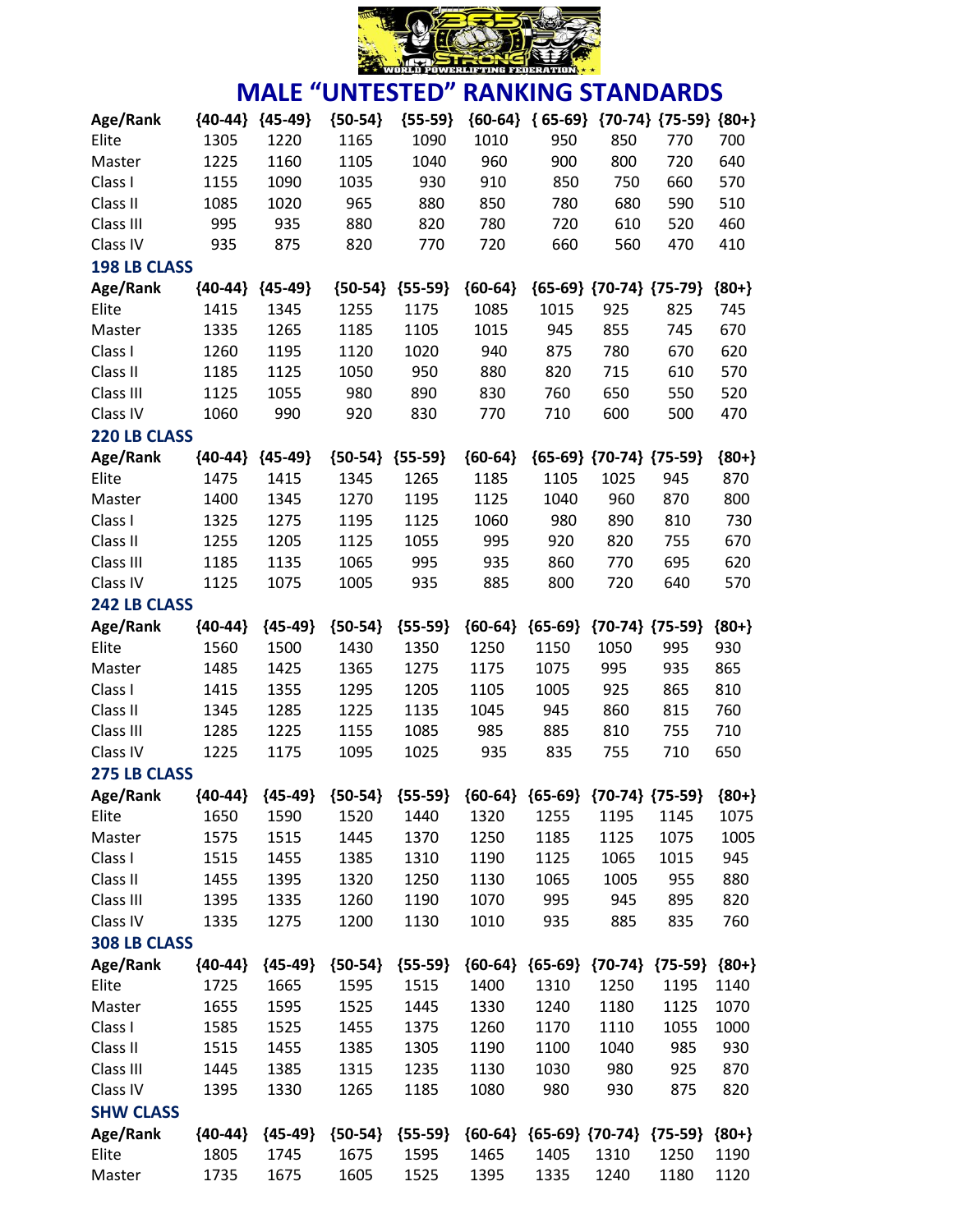

| Class I   | 1665 | 1605      | 1535                               | 1455 1325 1265 1170      |      |     | 1110 | -1050 |
|-----------|------|-----------|------------------------------------|--------------------------|------|-----|------|-------|
| Class II  |      | 1595 1535 |                                    | 1465 1385 1255 1195 1100 |      |     | 1040 | 980   |
| Class III |      |           | 1535 1475 1405 1325 1195 1135 1040 |                          |      |     | 980. | 920   |
| Class IV  | 1485 | 1425      |                                    | 1355 1275 1135           | 1085 | 990 | 930. | 870   |

# **Male Masters Raw Classic Single Lift ELITE Classifications\*\***

| <b>SQUAT</b>    | 114 | 123 | 132 | 148 | 165 | 181 | 198 | 220 | 242 | 275 | 308 | <b>SHW</b> |
|-----------------|-----|-----|-----|-----|-----|-----|-----|-----|-----|-----|-----|------------|
| M1-40-44        | 313 | 336 | 355 | 375 | 415 | 460 | 520 | 540 | 565 | 605 | 635 | 670        |
| M2-45-49        | 285 | 322 | 335 | 355 | 390 | 435 | 490 | 525 | 550 | 590 | 615 | 645        |
| M3-50-54        | 263 | 295 | 314 | 340 | 375 | 425 | 470 | 495 | 530 | 570 | 590 | 620        |
| M4-55-59        | 245 | 267 | 281 | 320 | 350 | 400 | 430 | 465 | 500 | 535 | 565 | 595        |
| M5-60-64        | 215 | 242 | 265 | 300 | 320 | 370 | 395 | 435 | 465 | 480 | 515 | 545        |
| M6-65-69        | 185 | 220 | 248 | 280 | 295 | 350 | 370 | 410 | 425 | 460 | 480 | 520        |
| M7-70-74        | 164 | 184 | 222 | 260 | 270 | 315 | 330 | 375 | 370 | 440 | 460 | 480        |
| M8-75-79        | 131 | 159 | 196 | 225 | 245 | 275 | 290 | 340 | 350 | 420 | 440 | 460        |
| <b>BENCH</b>    | 114 | 123 | 132 | 148 | 165 | 181 | 198 | 220 | 242 | 275 | 308 | <b>SHW</b> |
| $M1-40-44$      | 203 | 223 | 240 | 270 | 290 | 335 | 355 | 370 | 390 | 410 | 425 | 440        |
| M2-45-49        | 193 | 208 | 223 | 255 | 275 | 315 | 335 | 345 | 365 | 380 | 405 | 420        |
| M3-50-54        | 170 | 190 | 206 | 235 | 250 | 280 | 300 | 320 | 340 | 365 | 380 | 405        |
| M4-55-59        | 155 | 170 | 189 | 215 | 235 | 265 | 280 | 305 | 325 | 350 | 365 | 380        |
| M5-60-64        | 145 | 155 | 170 | 195 | 220 | 250 | 265 | 285 | 305 | 325 | 340 | 350        |
| M6-65-69        | 130 | 140 | 155 | 175 | 205 | 225 | 250 | 270 | 285 | 310 | 320 | 335        |
| M7-70-74        | 114 | 125 | 138 | 160 | 180 | 205 | 240 | 255 | 270 | 295 | 305 | 320        |
| M8-75-79        | 100 | 110 | 118 | 140 | 160 | 180 | 205 | 230 | 255 | 280 | 295 | 305        |
| <b>DEADLIFT</b> | 114 | 123 | 132 | 148 | 165 | 181 | 198 | 220 | 242 | 275 | 308 | <b>SHW</b> |
| M1-40-44        | 315 | 347 | 370 | 400 | 440 | 465 | 525 | 550 | 585 | 625 | 645 | 675        |
| M2-45-49        | 298 | 325 | 347 | 380 | 415 | 455 | 510 | 535 | 565 | 610 | 630 | 660        |
| M3-50-54        | 278 | 305 | 325 | 360 | 390 | 440 | 465 | 515 | 545 | 580 | 605 | 635        |
| M4-55-59        | 236 | 270 | 295 | 335 | 365 | 410 | 445 | 480 | 515 | 550 | 575 | 605        |
| M5-60-64        | 206 | 240 | 265 | 300 | 325 | 380 | 415 | 450 | 465 | 510 | 540 | 550        |
| M6-65-69        | 176 | 205 | 242 | 270 | 295 | 350 | 395 | 425 | 440 | 485 | 510 | 520        |
| M7-70-74        | 153 | 180 | 215 | 240 | 270 | 310 | 350 | 385 | 410 | 460 | 475 | 495        |
| M8-75-79        | 130 | 155 | 181 | 215 | 245 | 285 | 320 | 360 | 385 | 440 | 450 | 475        |

### **MALE MASTERS "SINGLE-PLY"**

| <b>Men's Masters 40-44</b> |     |      |      |      |      |                            |      |      |      |      |      |            |  |  |
|----------------------------|-----|------|------|------|------|----------------------------|------|------|------|------|------|------------|--|--|
| <b>Weight Class</b>        | 114 | 123  | 132  | 148  | 165  | 181                        | 198  | 220  | 242  | 275  | 308  | <b>SHW</b> |  |  |
| Elite                      | 909 | 1000 | 1093 | 1228 | 1343 | 1440                       | 1532 | 1625 | 1694 | 1746 | 1823 | 1892       |  |  |
| Master                     | 863 | 948  | 1011 | 1151 | 1270 | 1385                       | 1466 | 1548 | 1592 | 1637 | 1701 | 1762       |  |  |
| Class I                    | 794 | 858  | 925  | 1057 | 1181 | 1315                       | 1380 | 1425 | 1499 | 1518 | 1593 | 1648       |  |  |
| Class II                   | 699 | 754  | 841  | 938  | 1072 | 1171                       | 1231 | 1291 | 1320 | 1370 | 1415 | 1465       |  |  |
| Class III                  | 605 | 660  | 709  | 808  | 909  | 932                        | 1007 | 1041 | 1096 | 1186 | 1231 | 1286       |  |  |
| Class IV                   | 531 | 575  | 620  | 705  | 764  | 814                        | 898  | 933  | 1002 | 1068 | 1107 | 1138       |  |  |
|                            |     |      |      |      |      | <b>Men's Masters 45-49</b> |      |      |      |      |      |            |  |  |
| <b>Weight Class</b>        | 114 | 123  | 132  | 148  | 165  | 181                        | 198  | 220  | 242  | 275  | 308  | <b>SHW</b> |  |  |
| Elite                      | 867 | 964  | 1051 | 1184 | 1301 | 1394                       | 1476 | 1578 | 1647 | 1699 | 1777 | 1846       |  |  |
| Master                     | 833 | 908  | 981  | 1101 | 1215 | 1315                       | 1386 | 1458 | 1512 | 1587 | 1641 | 1702       |  |  |
| Class I                    | 744 | 808  | 873  | 987  | 1081 | 1165                       | 1230 | 1305 | 1349 | 1388 | 1453 | 1498       |  |  |
| Class II                   | 649 | 704  | 791  | 858  | 942  | 1021                       | 1081 | 1141 | 1180 | 1220 | 1275 | 1315       |  |  |
| Class III                  | 555 | 610  | 659  | 748  | 819  | 882                        | 937  | 991  | 1026 | 1056 | 1151 | 1216       |  |  |
| Class IV                   | 481 | 525  | 570  | 645  | 704  | 764                        | 808  | 853  | 922  | 988  | 1047 | 1118       |  |  |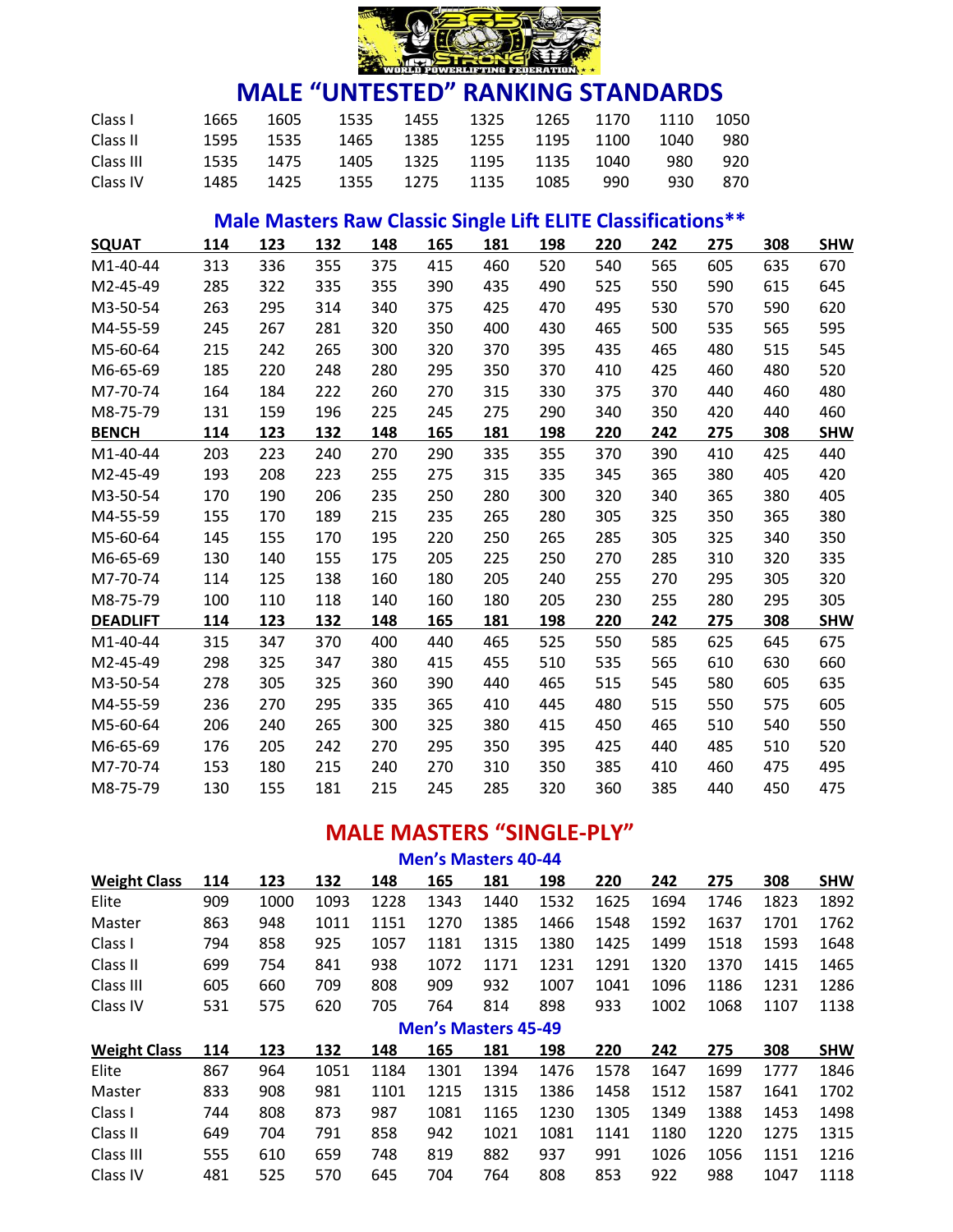

| <b>Men's Masters 50-54</b> |     |     |                                                                     |      |                            |      |      |      |      |      |      |            |
|----------------------------|-----|-----|---------------------------------------------------------------------|------|----------------------------|------|------|------|------|------|------|------------|
| <b>Weight Class</b>        | 114 | 123 | 132                                                                 | 148  | 165                        | 181  | 198  | 220  | 242  | 275  | 308  | <b>SHW</b> |
| Elite                      | 832 | 912 | 1000                                                                | 1132 | 1250                       | 1331 | 1413 | 1521 | 1590 | 1642 | 1725 | 1795       |
| Master                     | 783 | 858 | 931                                                                 | 1051 | 1160                       | 1255 | 1336 | 1408 | 1462 | 1507 | 1571 | 1622       |
| Class I                    | 694 | 758 | 823                                                                 | 937  | 1031                       | 1115 | 1180 | 1255 | 1299 | 1338 | 1403 | 1448       |
| Class II                   | 599 | 654 | 741                                                                 | 808  | 892                        | 971  | 1031 | 1091 | 1130 | 1170 | 1225 | 1265       |
| Class III                  | 505 | 560 | 609                                                                 | 698  | 769                        | 832  | 887  | 951  | 976  | 1006 | 1051 | 1086       |
| Class IV                   | 431 | 475 | 520                                                                 | 595  | 654                        | 714  | 758  | 813  | 852  | 918  | 967  | 1028       |
|                            |     |     |                                                                     |      | <b>Men's Masters 55-59</b> |      |      |      |      |      |      |            |
| <b>Weight Class</b>        | 114 | 123 | 132                                                                 | 148  | 165                        | 181  | 198  | 220  | 242  | 275  | 308  | <b>SHW</b> |
| Elite                      | 796 | 875 | 954                                                                 | 1097 | 1203                       | 1295 | 1372 | 1475 | 1551 | 1600 | 1673 | 1743       |
| Master                     | 684 | 773 | 858                                                                 | 998  | 1092                       | 1195 | 1261 | 1340 | 1400 | 1476 | 1530 | 1604       |
| Class I                    | 595 | 674 | 734                                                                 | 828  | 953                        | 1007 | 1107 | 1131 | 1200 | 1296 | 1341 | 1396       |
| Class II                   | 530 | 590 | 629                                                                 | 714  | 813                        | 888  | 983  | 1027 | 1087 | 1127 | 1177 | 1216       |
| Class III                  | 461 | 510 | 569                                                                 | 619  | 710                        | 749  | 813  | 883  | 923  | 968  | 1000 | 1048       |
| Class IV                   | 406 | 446 | 481                                                                 | 540  | 595                        | 659  | 694  | 739  | 799  | 849  | 884  | 939        |
|                            |     |     |                                                                     |      | <b>Men's Masters 60-64</b> |      |      |      |      |      |      |            |
| <b>Weight Class</b>        | 114 | 123 | 132                                                                 | 148  | 165                        | 181  | 198  | 220  | 242  | 275  | 308  | <b>SHW</b> |
| Elite                      | 749 | 829 | 908                                                                 | 1038 | 1142                       | 1233 | 1315 | 1423 | 1495 | 1548 | 1619 | 1688       |
| Master                     | 634 | 723 | 818                                                                 | 940  | 1042                       | 1131 | 1201 | 1290 | 1340 | 1440 | 1489 | 1541       |
| Class I                    | 560 | 625 | 694                                                                 | 784  | 879                        | 953  | 1048 | 1097 | 1147 | 1257 | 1297 | 1356       |
| Class II                   | 486 | 536 | 575                                                                 | 669  | 764                        | 829  | 909  | 978  | 1044 | 1092 | 1120 | 1167       |
| Class III                  | 426 | 451 | 496                                                                 | 576  | 670                        | 725  | 770  | 834  | 889  | 930  | 964  | 999        |
| Class IV                   | 356 | 392 | 441                                                                 | 506  | 566                        | 615  | 665  | 695  | 759  | 812  | 852  | 904        |
|                            |     |     |                                                                     |      | <b>Men's Masters 65-69</b> |      |      |      |      |      |      |            |
| <b>Weight Class</b>        | 114 | 123 | 132                                                                 | 148  | 165                        | 181  | 198  | 220  | 242  | 275  | 308  | <b>SHW</b> |
| Elite                      | 703 | 788 | 856                                                                 | 982  | 1080                       | 1182 | 1253 | 1355 | 1418 | 1491 | 1557 | 1626       |
| Master                     | 594 | 679 | 744                                                                 | 890  | 988                        | 1068 | 1145 | 1242 | 1297 | 1386 | 1456 | 1506       |
| Class I                    | 506 | 566 | 635                                                                 | 744  | 824                        | 904  | 985  | 1048 | 1093 | 1207 | 1247 | 1307       |
| Class II                   | 447 | 491 | 520                                                                 | 615  | 719                        | 760  | 864  | 933  | 988  | 1053 | 1086 | 1100       |
| Class III                  | 376 | 419 | 451                                                                 | 530  | 620                        | 685  | 725  | 780  | 840  | 899  | 934  | 969        |
| Class IV                   | 322 | 359 | 386                                                                 | 451  | 530                        | 590  | 630  | 665  | 705  | 765  | 807  | 859        |
|                            |     |     |                                                                     |      | <b>Men's Masters 70-74</b> |      |      |      |      |      |      |            |
| <b>Weight Class</b>        | 114 | 123 | 132                                                                 | 148  | 165                        | 181  | 198  | 220  | 242  | 275  | 308  | <b>SHW</b> |
| Elite                      | 636 | 706 | 789                                                                 | 921  | 1008                       | 1104 | 1186 | 1278 | 1355 | 1414 | 1484 | 1557       |
| Master                     | 555 | 635 | 705                                                                 | 825  | 939                        | 1003 | 1073 | 1173 | 1237 | 1332 | 1400 | 1467       |
| Class I                    | 485 | 526 | 590                                                                 | 699  | 774                        | 834  | 933  | 1003 | 1053 | 1153 | 1193 | 1263       |
| Class II                   | 406 | 450 | 485                                                                 | 566  | 665                        | 719  | 814  | 879  | 924  | 994  | 1031 | 1065       |
| Class III                  | 327 | 370 | 411                                                                 | 481  | 550                        | 610  | 680  | 725  | 785  | 839  | 882  | 924        |
| Class IV                   | 287 | 322 | 350                                                                 | 401  | 467                        | 521  | 576  | 620  | 670  | 720  | 773  | 815        |
|                            |     |     |                                                                     |      | <b>Men's Masters 75-79</b> |      |      |      |      |      |      |            |
| <b>Weight Class</b>        | 114 | 123 | 132                                                                 | 148  | 165                        | 181  | 198  | 220  | 242  | 275  | 308  | <b>SHW</b> |
| Elite                      | 570 | 639 | 723                                                                 | 849  | 931                        | 1028 | 1104 | 1196 | 1268 | 1326 | 1407 | 1470       |
| Master                     | 520 | 595 | 655                                                                 | 805  | 889                        | 960  | 1053 | 1133 | 1207 | 1262 | 1340 | 1387       |
| Class I                    | 485 | 526 | 590                                                                 | 699  | 774                        | 834  | 933  | 1003 | 1053 | 1153 | 1193 | 1263       |
| Class II                   | 406 | 450 | 485                                                                 | 566  | 665                        | 719  | 814  | 879  | 924  | 994  | 1031 | 1065       |
| Class III                  | 327 | 370 | 411                                                                 | 481  | 550                        | 610  | 680  | 725  | 785  | 839  | 882  | 924        |
| Class IV                   | 287 | 322 | 350                                                                 | 401  | 467                        | 521  | 576  | 620  | 670  | 720  | 773  | 815        |
|                            |     |     |                                                                     |      |                            |      |      |      |      |      |      |            |
|                            |     |     | <b>Men's Masters Single-Ply - Single Lift ELITE Classifications</b> |      |                            |      |      |      |      |      |      |            |

**SQUAT 114 123 132 148 165 181 198 220 242 275 308 SHW**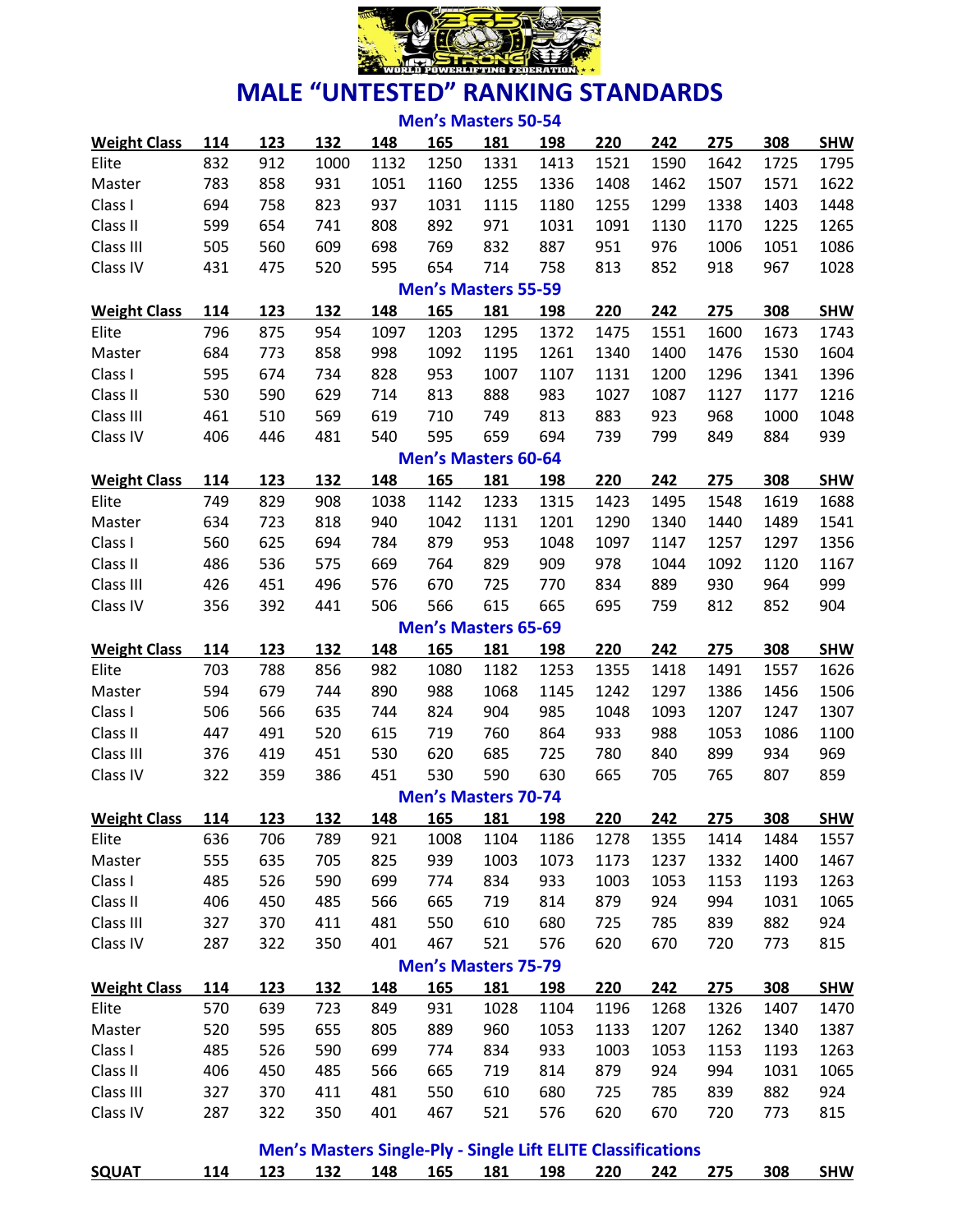

| M <sub>1</sub> -40-44 | 316 | 345 | 375 | 435 | 475 | 510 | 540 | 575 | 596 | 615 | 647 | 670        |
|-----------------------|-----|-----|-----|-----|-----|-----|-----|-----|-----|-----|-----|------------|
| M2-45-49              | 296 | 335 | 363 | 420 | 460 | 495 | 525 | 560 | 581 | 596 | 632 | 650        |
| M3-50-54              | 281 | 315 | 345 | 400 | 440 | 475 | 505 | 540 | 566 | 581 | 612 | 635        |
| M4-55-59              | 266 | 303 | 331 | 385 | 425 | 460 | 490 | 525 | 554 | 566 | 587 | 620        |
| M5-60-64              | 250 | 280 | 311 | 365 | 395 | 440 | 465 | 510 | 535 | 553 | 570 | 597        |
| M6-65-69              | 235 | 265 | 288 | 349 | 370 | 420 | 445 | 485 | 515 | 536 | 555 | 572        |
| M7-70-74              | 215 | 238 | 265 | 325 | 345 | 395 | 420 | 455 | 485 | 506 | 535 | 551        |
| M8-75-79              | 195 | 223 | 255 | 305 | 335 | 375 | 405 | 445 | 465 | 481 | 515 | 541        |
| <b>BENCH</b>          | 114 | 123 | 132 | 148 | 165 | 181 | 198 | 220 | 242 | 275 | 308 | <b>SHW</b> |
| M1-40-44              | 243 | 270 | 298 | 325 | 353 | 380 | 408 | 435 | 463 | 480 | 496 | 512        |
| M2-45-49              | 231 | 259 | 281 | 309 | 336 | 364 | 386 | 413 | 441 | 463 | 480 | 496        |
| M3-50-54              | 226 | 243 | 265 | 292 | 320 | 336 | 358 | 391 | 419 | 441 | 463 | 480        |
| M4-55-59              | 215 | 231 | 248 | 276 | 303 | 325 | 342 | 375 | 402 | 424 | 441 | 457        |
| M5-60-64              | 204 | 220 | 237 | 259 | 287 | 303 | 325 | 353 | 380 | 397 | 419 | 441        |
| M6-65-69              | 193 | 209 | 220 | 243 | 265 | 287 | 303 | 325 | 358 | 375 | 397 | 419        |
| M7-70-74              | 176 | 193 | 204 | 226 | 243 | 259 | 281 | 298 | 325 | 353 | 369 | 391        |
| M8-75-79              | 160 | 176 | 193 | 209 | 226 | 243 | 259 | 276 | 298 | 320 | 347 | 364        |
| <b>DEADLIFT</b>       | 114 | 123 | 132 | 148 | 165 | 181 | 198 | 220 | 242 | 275 | 308 | <b>SHW</b> |
| M1-40-44              | 350 | 385 | 420 | 468 | 515 | 550 | 575 | 615 | 635 | 651 | 680 | 710        |
| M2-45-49              | 340 | 370 | 407 | 455 | 505 | 535 | 565 | 605 | 625 | 640 | 665 | 700        |
| M3-50-54              | 325 | 354 | 390 | 440 | 490 | 520 | 550 | 590 | 605 | 620 | 650 | 680        |
| M4-55-59              | 315 | 341 | 375 | 430 | 475 | 510 | 540 | 575 | 595 | 610 | 645 | 666        |
| M5-60-64              | 295 | 329 | 360 | 414 | 460 | 490 | 525 | 560 | 580 | 598 | 630 | 650        |
| M6-65-69              | 275 | 314 | 348 | 390 | 445 | 475 | 505 | 545 | 560 | 580 | 605 | 635        |
| M7-70-74              | 245 | 275 | 320 | 370 | 420 | 450 | 485 | 525 | 545 | 555 | 580 | 615        |
| M8-75-79              | 215 | 240 | 275 | 335 | 370 | 410 | 440 | 475 | 505 | 525 | 545 | 565        |

# **MALE MASTERS "MULTI-PLY"**

| <b>Men's Masters 40-44</b> |     |      |      |      |                            |      |      |      |      |      |      |            |  |
|----------------------------|-----|------|------|------|----------------------------|------|------|------|------|------|------|------------|--|
| <b>Weight Class</b>        | 114 | 123  | 132  | 148  | 165                        | 181  | 198  | 220  | 242  | 275  | 308  | <b>SHW</b> |  |
| Elite                      | 986 | 1076 | 1192 | 1327 | 1446                       | 1564 | 1656 | 1733 | 1810 | 1878 | 1957 | 2032       |  |
| Master                     | 923 | 1018 | 1121 | 1271 | 1370                       | 1475 | 1560 | 1648 | 1729 | 1807 | 1891 | 1962       |  |
| Class I                    | 844 | 938  | 1005 | 1157 | 1251                       | 1355 | 1450 | 1525 | 1619 | 1698 | 1783 | 1858       |  |
| Class II                   | 759 | 850  | 921  | 1038 | 1152                       | 1241 | 1331 | 1411 | 1520 | 1600 | 1685 | 1765       |  |
| Class III                  | 655 | 760  | 839  | 938  | 1049                       | 1132 | 1217 | 1291 | 1406 | 1496 | 1561 | 1656       |  |
| Class IV                   | 561 | 655  | 730  | 825  | 914                        | 1014 | 1118 | 1193 | 1300 | 1388 | 1477 | 1548       |  |
|                            |     |      |      |      | <b>Men's Masters 45-49</b> |      |      |      |      |      |      |            |  |
| <b>Weight Class</b>        | 114 | 123  | 132  | 148  | 165                        | 181  | 198  | 220  | 242  | 275  | 308  | <b>SHW</b> |  |
| Elite                      | 930 | 1026 | 1136 | 1271 | 1374                       | 1498 | 1600 | 1671 | 1743 | 1816 | 1874 | 1958       |  |
| Master                     | 873 | 948  | 1041 | 1161 | 1285                       | 1405 | 1506 | 1588 | 1662 | 1757 | 1821 | 1892       |  |
| Class I                    | 764 | 848  | 943  | 1067 | 1181                       | 1305 | 1395 | 1475 | 1559 | 1648 | 1723 | 1790       |  |
| Class II                   | 679 | 754  | 841  | 958  | 1052                       | 1201 | 1281 | 1361 | 1460 | 1545 | 1625 | 1690       |  |
| Class III                  | 595 | 660  | 749  | 848  | 949                        | 1082 | 1177 | 1251 | 1346 | 1446 | 1521 | 1586       |  |
| Class IV                   | 501 | 565  | 640  | 745  | 844                        | 964  | 1078 | 1153 | 1242 | 1338 | 1417 | 1498       |  |
|                            |     |      |      |      | <b>Men's Masters 50-54</b> |      |      |      |      |      |      |            |  |
| <b>Weight Class</b>        | 114 | 123  | 132  | 148  | 165                        | 181  | 198  | 220  | 242  | 275  | 308  | <b>SHW</b> |  |
| Elite                      | 874 | 975  | 1065 | 1215 | 1328                       | 1435 | 1543 | 1615 | 1686 | 1759 | 1833 | 1907       |  |
| Master                     | 803 | 908  | 971  | 1121 | 1240                       | 1355 | 1446 | 1538 | 1612 | 1707 | 1771 | 1832       |  |
| Class I                    | 694 | 798  | 873  | 1007 | 1131                       | 1245 | 1330 | 1425 | 1519 | 1608 | 1693 | 1758       |  |
| Class II                   | 609 | 704  | 781  | 908  | 1102                       | 1131 | 1231 | 1321 | 1410 | 1500 | 1605 | 1685       |  |
| Class III                  | 535 | 600  | 689  | 808  | 969                        | 1042 | 1137 | 1231 | 1306 | 1406 | 1481 | 1586       |  |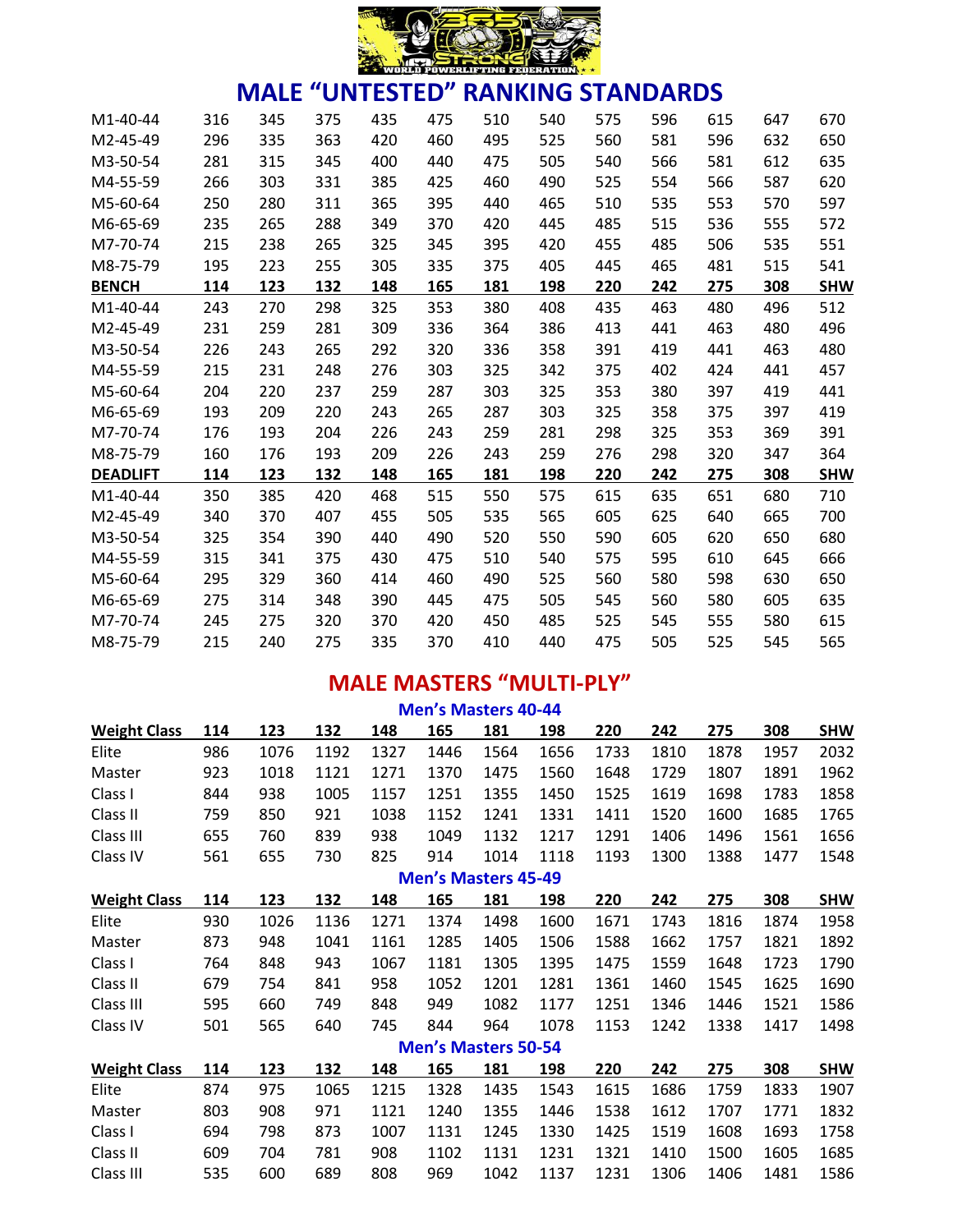

| Class IV            | 451 | 515 | 600                                                                | 705  | 854                        | 944  | 1028 | 1123 | 1212 | 1312 | 1397 | 1478       |
|---------------------|-----|-----|--------------------------------------------------------------------|------|----------------------------|------|------|------|------|------|------|------------|
|                     |     |     |                                                                    |      | <b>Men's Masters 55-59</b> |      |      |      |      |      |      |            |
| <b>Weight Class</b> | 114 | 123 | 132                                                                | 148  | 165                        | 181  | 198  | 220  | 242  | 275  | 308  | <b>SHW</b> |
| Elite               | 839 | 929 | 1019                                                               | 1169 | 1287                       | 1389 | 1492 | 1564 | 1635 | 1708 | 1787 | 1861       |
| Master              | 754 | 833 | 928                                                                | 1098 | 1192                       | 1295 | 1391 | 1480 | 1560 | 1646 | 1720 | 1790       |
| Class I             | 665 | 744 | 834                                                                | 988  | 1083                       | 1190 | 1297 | 1381 | 1470 | 1556 | 1631 | 1716       |
| Class II            | 580 | 660 | 749                                                                | 884  | 983                        | 1088 | 1183 | 1287 | 1377 | 1467 | 1547 | 1626       |
| Class III           | 495 | 580 | 669                                                                | 779  | 880                        | 979  | 1093 | 1183 | 1283 | 1368 | 1460 | 1548       |
| Class IV            | 426 | 506 | 581                                                                | 670  | 765                        | 869  | 990  | 1079 | 1179 | 1259 | 1364 | 1469       |
|                     |     |     |                                                                    |      | <b>Men's Masters 60-64</b> |      |      |      |      |      |      |            |
| <b>Weight Class</b> | 114 | 123 | 132                                                                | 148  | 165                        | 181  | 198  | 220  | 242  | 275  | 308  | <b>SHW</b> |
| Elite               | 808 | 893 | 972                                                                | 1113 | 1231                       | 1338 | 1436 | 1507 | 1584 | 1662 | 1725 | 1804       |
| Master              | 714 | 793 | 888                                                                | 1010 | 1122                       | 1251 | 1341 | 1420 | 1505 | 1580 | 1660 | 1725       |
| Class I             | 620 | 710 | 804                                                                | 914  | 1019                       | 1143 | 1238 | 1327 | 1417 | 1497 | 1557 | 1640       |
| Class II            | 540 | 626 | 705                                                                | 810  | 914                        | 1029 | 1129 | 1228 | 1314 | 1402 | 1475 | 1567       |
| Class III           | 465 | 551 | 646                                                                | 720  | 820                        | 915  | 1020 | 1104 | 1209 | 1310 | 1385 | 1479       |
| Class IV            | 405 | 472 | 551                                                                | 626  | 716                        | 815  | 905  | 1005 | 1109 | 1202 | 1302 | 1394       |
|                     |     |     |                                                                    |      | <b>Men's Masters 65-69</b> |      |      |      |      |      |      |            |
| <b>Weight Class</b> | 114 | 123 | 132                                                                | 148  | 165                        | 181  | 198  | 220  | 242  | 275  | 308  | <b>SHW</b> |
| Elite               | 766 | 842 | 919                                                                | 1052 | 1155                       | 1267 | 1354 | 1431 | 1514 | 1600 | 1666 | 1747       |
| Master              | 674 | 759 | 844                                                                | 940  | 1048                       | 1158 | 1255 | 1342 | 1425 | 1506 | 1596 | 1656       |
| Class I             | 586 | 666 | 735                                                                | 844  | 944                        | 1044 | 1155 | 1248 | 1323 | 1407 | 1517 | 1577       |
| Class II            | 517 | 587 | 640                                                                | 755  | 839                        | 960  | 1054 | 1143 | 1238 | 1333 | 1436 | 1499       |
| Class III           | 435 | 510 | 551                                                                | 660  | 750                        | 875  | 955  | 1050 | 1140 | 1239 | 1334 | 1419       |
| Class IV            | 360 | 430 | 486                                                                | 551  | 655                        | 760  | 850  | 955  | 1045 | 1145 | 1227 | 1329       |
|                     |     |     |                                                                    |      | <b>Men's Masters 70-74</b> |      |      |      |      |      |      |            |
| <b>Weight Class</b> | 114 | 123 | 132                                                                | 148  | 165                        | 181  | 198  | 220  | 242  | 275  | 308  | <b>SHW</b> |
| Elite               | 700 | 772 | 858                                                                | 964  | 1054                       | 1170 | 1259 | 1339 | 1421 | 1488 | 1567 | 1622       |
| Master              | 595 | 665 | 765                                                                | 885  | 979                        | 1083 | 1183 | 1263 | 1337 | 1422 | 1490 | 1567       |
| Class I             | 515 | 586 | 670                                                                | 785  | 884                        | 984  | 1093 | 1173 | 1253 | 1353 | 1413 | 1483       |
| Class II            | 440 | 510 | 595                                                                | 690  | 785                        | 879  | 1004 | 1089 | 1164 | 1264 | 1331 | 1395       |
| Class III           | 387 | 440 | 521                                                                | 621  | 710                        | 790  | 890  | 985  | 1075 | 1169 | 1252 | 1320       |
| Class IV            | 327 | 382 | 450                                                                | 521  | 617                        | 701  | 816  | 900  | 980  | 1050 | 1153 | 1225       |
|                     |     |     |                                                                    |      | <b>Men's Masters 75-79</b> |      |      |      |      |      |      |            |
| <b>Weight Class</b> | 114 | 123 | 132                                                                | 148  | 165                        | 181  | 198  | 220  | 242  | 275  | 308  | <b>SHW</b> |
| Elite               | 655 | 711 | 783                                                                | 860  | 932                        | 1025 | 1113 | 1206 | 1295 | 1378 | 1434 | 1505       |
| Master              | 575 | 635 | 715                                                                | 785  | 859                        | 953  | 1043 | 1133 | 1207 | 1302 | 1370 | 1437       |
| Class I             | 515 | 576 | 640                                                                | 715  | 794                        | 884  | 963  | 1053 | 1133 | 1223 | 1293 | 1353       |
| Class II            | 440 | 510 | 565                                                                | 630  | 715                        | 809  | 894  | 979  | 1064 | 1146 | 1211 | 1278       |
| Class III           | 387 | 440 | 501                                                                | 571  | 640                        | 740  | 810  | 895  | 975  | 1069 | 1142 | 1205       |
| Class IV            | 327 | 382 | 420                                                                | 501  | 557                        | 651  | 716  | 790  | 870  | 950  | 1053 | 1120       |
|                     |     |     |                                                                    |      |                            |      |      |      |      |      |      |            |
|                     |     |     | <b>Men's Masters Multi-Ply - Single Lift ELITE Classifications</b> |      |                            |      |      |      |      |      |      |            |
| <b>SQUAT</b>        | 114 | 123 | 132                                                                | 148  | 165                        | 181  | 198  | 220  | 242  | 275  | 308  | <b>SHW</b> |
| M1-40-44            | 345 | 375 | 415                                                                | 465  | 510                        | 550  | 585  | 620  | 655  | 680  | 702  | 725        |
| M2-45-49            | 320 | 350 | 390                                                                | 445  | 480                        | 530  | 565  | 595  | 625  | 660  | 677  | 700        |
| M3-50-54            | 300 | 325 | 360                                                                | 420  | 465                        | 510  | 545  | 575  | 605  | 640  | 662  | 680        |
| M4-55-59            | 285 | 310 | 345                                                                | 400  | 450                        | 490  | 530  | 555  | 585  | 620  | 647  | 665        |

M5-60-64 270 300 330 380 425 470 510 535 565 600 622 645 M6-65-69 256 275 305 350 385 440 475 505 540 575 600 630 M7-70-74 225 254 285 330 360 415 455 485 517 540 570 591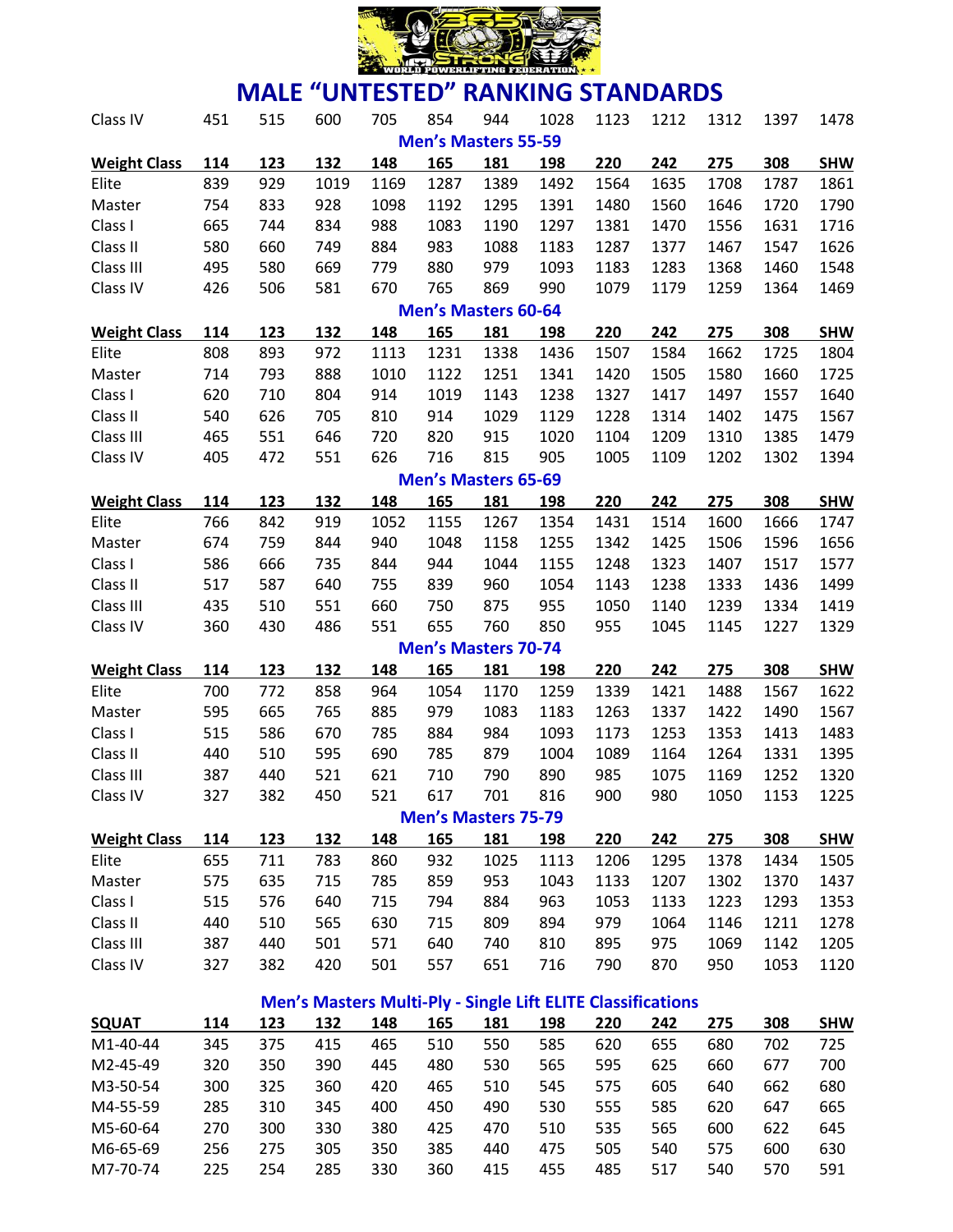

| M8-75-79        | 215 | 231 | 259 | 292 | 320 | 352 | 386 | 424 | 457 | 480 | 502 | 529        |
|-----------------|-----|-----|-----|-----|-----|-----|-----|-----|-----|-----|-----|------------|
| <b>BENCH</b>    | 114 | 123 | 132 | 148 | 165 | 181 | 198 | 220 | 242 | 275 | 308 | <b>SHW</b> |
| M1-40-44        | 265 | 292 | 331 | 358 | 386 | 419 | 446 | 463 | 480 | 502 | 535 | 557        |
| M2-45-49        | 259 | 287 | 320 | 342 | 369 | 398 | 430 | 446 | 463 | 480 | 502 | 535        |
| M3-50-54        | 248 | 281 | 309 | 331 | 358 | 380 | 413 | 430 | 446 | 463 | 491 | 524        |
| M4-55-59        | 243 | 270 | 298 | 320 | 347 | 369 | 402 | 419 | 435 | 452 | 480 | 513        |
| M5-60-64        | 237 | 259 | 281 | 309 | 336 | 358 | 386 | 402 | 424 | 441 | 463 | 496        |
| M6-65-69        | 231 | 248 | 270 | 298 | 325 | 342 | 369 | 386 | 409 | 424 | 446 | 468        |
| M7-70-74        | 220 | 237 | 259 | 281 | 303 | 325 | 347 | 369 | 386 | 402 | 424 | 441        |
| M8-75-79        | 209 | 226 | 243 | 259 | 276 | 298 | 314 | 336 | 358 | 380 | 397 | 419        |
| <b>DEADLIFT</b> | 114 | 123 | 132 | 148 | 165 | 181 | 198 | 220 | 242 | 275 | 308 | <b>SHW</b> |
| M1-40-44        | 376 | 409 | 446 | 504 | 550 | 595 | 625 | 650 | 675 | 696 | 720 | 750        |
| M2-45-49        | 351 | 389 | 426 | 484 | 525 | 570 | 605 | 630 | 655 | 676 | 695 | 723        |
| M3-50-54        | 326 | 369 | 396 | 464 | 505 | 545 | 585 | 610 | 635 | 656 | 680 | 703        |
| M4-55-59        | 311 | 349 | 376 | 449 | 490 | 530 | 560 | 590 | 615 | 636 | 660 | 683        |
| M5-60-64        | 301 | 334 | 361 | 424 | 470 | 510 | 540 | 570 | 595 | 621 | 640 | 663        |
| M6-65-69        | 279 | 319 | 344 | 404 | 445 | 480 | 510 | 540 | 565 | 601 | 620 | 649        |
| M7-70-74        | 255 | 281 | 314 | 353 | 391 | 430 | 457 | 485 | 518 | 546 | 573 | 590        |
| M8-75-79        | 231 | 254 | 281 | 309 | 336 | 375 | 413 | 446 | 480 | 518 | 535 | 557        |

### **MALE YOUTH AGES 11-12 STANDARDS**

| 114 lb Class | <b>RAW</b> | <u>R.C.</u> | 123 lb Class | <b>RAW</b> | R.C.        |
|--------------|------------|-------------|--------------|------------|-------------|
| Elite        | 625        | 650         |              | 580        | 605         |
| Master       | 545        | 570         |              | 620        | 645         |
| Class I      | 465        | 490         |              | 535        | 560         |
| Class II     | 400        | 425         |              | 460        | 485         |
| Class III    | 330        | 355         |              | 385        | 410         |
| Class IV     | 265        | 290         |              | 330        | 355         |
| 132 lb Class | <b>RAW</b> | R.C.        | 148 lb Class | <b>RAW</b> | R.C.        |
| Elite        | 740        | 765         |              | 785        | 810         |
| Master       | 655        | 680         |              | 715        | 740         |
| Class I      | 585        | 610         |              | 625        | 650         |
| Class II     | 515        | 540         |              | 555        | 580         |
| Class III    | 445        | 470         |              | 495        | 520         |
| Class IV     | 375        | 400         |              | 435        | 460         |
| 165 lb Class | <b>RAW</b> | R.C.        | 181 lb Class | <b>RAW</b> | R.C.        |
| Elite        | 855        | 880         |              | 925        | 950         |
| Master       | 775        | 800         |              | 835        | 860         |
| Class I      | 695        | 720         |              | 750        | 775         |
| Class II     | 625        | 650         |              | 675        | 700         |
| Class III    | 555        | 580         |              | 605        | 630         |
| Class IV     | 485        | 510         |              | 530        | 555         |
| 198 lb Class | <b>RAW</b> | <b>R.C</b>  | 220 lb Class | <b>RAW</b> | R.C.        |
| Elite        | 1015       | 1040        |              | 1120       | 1145        |
| Master       | 925        | 950         |              | 1035       | 1060        |
| Class I      | 835        | 860         |              | 945        | 970         |
| Class II     | 760        | 785         |              | 860        | 885         |
| Class III    | 680        | 705         |              | 780        | 805         |
| Class IV     | 610        | 635         |              | 690        | 715         |
| 242 lb Class | <b>RAW</b> | <b>R.C.</b> | 275 lb Class | <b>RAW</b> | <b>R.C.</b> |
| Elite        | 1190       | 1215        |              | 1270       | 1295        |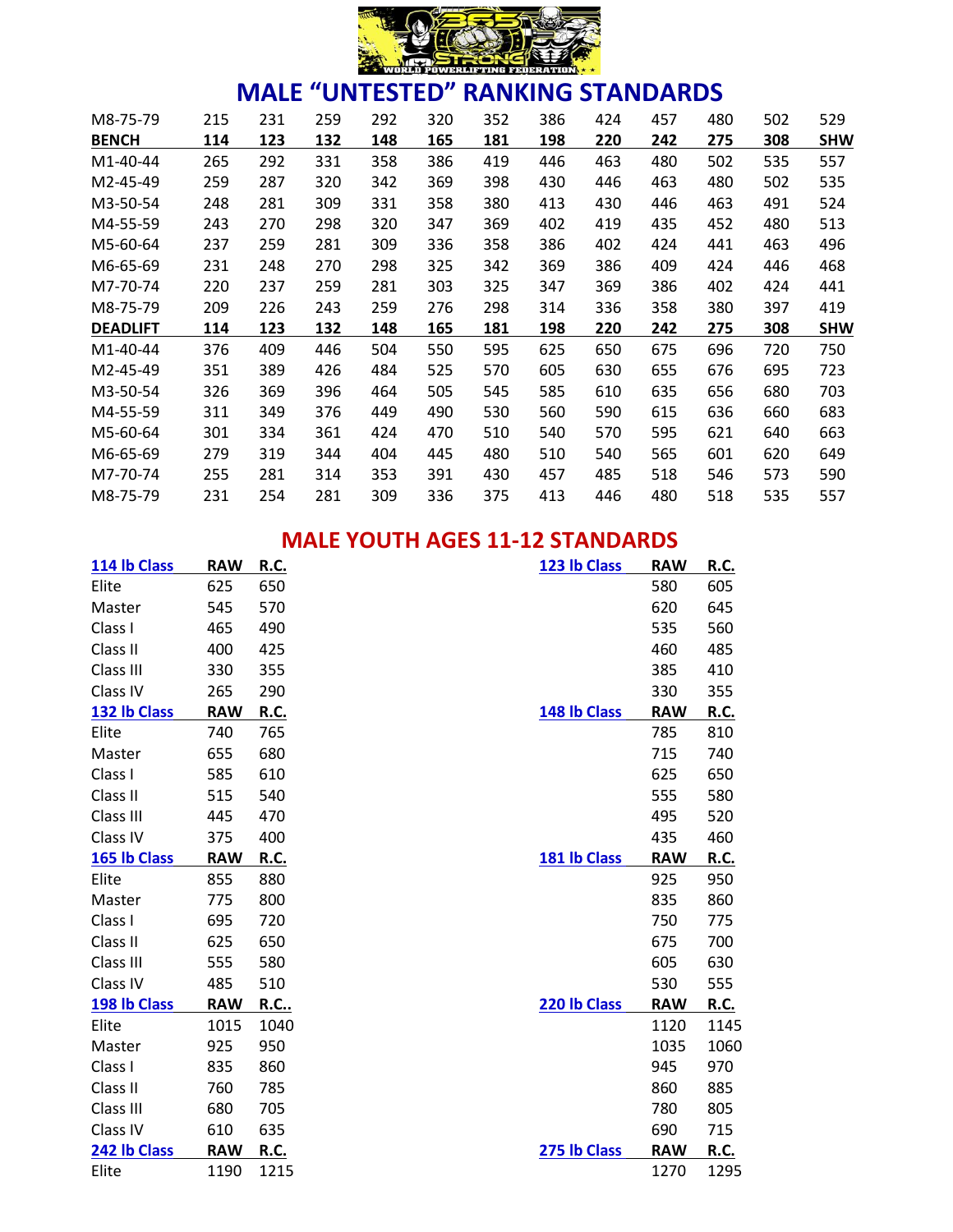

| Master       | 1090       | 1115 |                     | 1180       | 1205 |
|--------------|------------|------|---------------------|------------|------|
| Class I      | 1010       | 1035 |                     | 1080       | 1105 |
| Class II     | 920        | 945  |                     | 995        | 1020 |
| Class III    | 840        | 865  |                     | 915        | 940  |
| Class IV     | 760        | 785  |                     | 840        | 865  |
| 308 lb Class | <b>RAW</b> | R.C. | <b>SHW Ib Class</b> | <b>RAW</b> | R.C. |
| Elite        | 1345       | 1370 |                     | 1410       | 1435 |
| Master       | 1240       | 1265 |                     | 1300       | 1325 |
| Class I      | 1140       | 1165 |                     | 1220       | 1245 |
| Class II     | 1055       | 1080 |                     | 1125       | 1150 |
| Class III    | 975        | 1000 |                     | 1040       | 1065 |
| Class IV     | 895        | 920  |                     | 965        | 990  |

### **MALE TEENAGE AGES 13-15 STANDARDS**

| 114 lb Class | <b>RAW</b> | R.C. | E-SP | U.G.        | 123 lb Class        | <b>RAW</b> | R.C.        | E-SP | U.G.        |
|--------------|------------|------|------|-------------|---------------------|------------|-------------|------|-------------|
| Elite        | 725        | 745  | 825  | 905         |                     | 780        | 800         | 880  | 960         |
| Master       | 645        | 665  | 745  | 825         |                     | 720        | 740         | 820  | 900         |
| Class I      | 565        | 585  | 665  | 745         |                     | 635        | 655         | 735  | 815         |
| Class II     | 500        | 520  | 600  | 680         |                     | 560        | 580         | 660  | 740         |
| Class III    | 430        | 450  | 530  | 610         |                     | 485        | 505         | 585  | 665         |
| Class IV     | 365        | 385  | 465  | 545         |                     | 430        | 450         | 530  | 610         |
| 132 lb Class | <b>RAW</b> | R.C. | E-SP | U.G.        | 148 lb Class        | <b>RAW</b> | R.C.        | E-SP | U.G.        |
| Elite        | 840        | 860  | 940  | 1020        |                     | 885        | 905         | 985  | 1065        |
| Master       | 755        | 775  | 855  | 935         |                     | 815        | 835         | 915  | 995         |
| Class I      | 685        | 705  | 785  | 865         |                     | 725        | 745         | 825  | 905         |
| Class II     | 615        | 635  | 715  | 795         |                     | 655        | 675         | 755  | 835         |
| Class III    | 545        | 565  | 645  | 725         |                     | 595        | 615         | 695  | 775         |
| Class IV     | 475        | 495  | 575  | 655         |                     | 535        | 555         | 635  | 715         |
| 165 lb Class | <b>RAW</b> | R.C. | E-SP | <u>U.G.</u> | 181 lb Class        | <b>RAW</b> | R.C.        | E-SP | U.G.        |
| Elite        | 955        | 975  | 1055 | 1135        |                     | 1025       | 1045        | 1125 | 1205        |
| Master       | 875        | 895  | 975  | 1055        |                     | 935        | 955         | 1035 | 1115        |
| Class I      | 795        | 815  | 885  | 965         |                     | 850        | 870         | 950  | 1030        |
| Class II     | 725        | 745  | 825  | 905         |                     | 775        | 795         | 875  | 955         |
| Class III    | 655        | 675  | 755  | 835         |                     | 705        | 725         | 805  | 885         |
| Class IV     | 585        | 605  | 685  | 755         |                     | 630        | 650         | 730  | 810         |
| 198 lb Class | <b>RAW</b> | R.C. | E-SP | <b>U.G.</b> | 220 lb Class        | <b>RAW</b> | <b>R.C.</b> | E-SP | U.G.        |
| Elite        | 1115       | 1135 | 1215 | 1295        |                     | 1220       | 1240        | 1320 | 1400        |
| Master       | 1025       | 1045 | 1125 | 1205        |                     | 1135       | 1155        | 1235 | 1315        |
| Class I      | 935        | 955  | 1035 | 1115        |                     | 1045       | 1065        | 1145 | 1225        |
| Class II     | 860        | 880  | 960  | 1040        |                     | 960        | 980         | 1060 | 1140        |
| Class III    | 780        | 800  | 880  | 960         |                     | 880        | 900         | 980  | 1060        |
| Class IV     | 710        | 730  | 810  | 890         |                     | 790        | 810         | 890  | 970         |
| 242 lb Class | <b>RAW</b> | R.C. | E-SP | U.G.        | 275 lb Class        | <b>RAW</b> | R.C.        | E-SP | U.G.        |
| Elite        | 1290       | 1310 | 1390 | 1470        |                     | 1370       | 1390        | 1470 | 1550        |
| Master       | 1190       | 1210 | 1290 | 1370        |                     | 1280       | 1300        | 1380 | 1460        |
| Class I      | 1110       | 1130 | 1210 | 1290        |                     | 1180       | 1200        | 1280 | 1360        |
| Class II     | 1020       | 1040 | 1120 | 1200        |                     | 1095       | 1115        | 1195 | 1275        |
| Class III    | 940        | 960  | 1040 | 1120        |                     | 1015       | 1035        | 1115 | 1195        |
| Class IV     | 860        | 880  | 960  | 1040        |                     | 940        | 960         | 1040 | 1120        |
| 308 lb Class | <b>RAW</b> | R.C. | E-SP | <b>U.G.</b> | <b>SHW Ib Class</b> | <b>RAW</b> | <b>R.C.</b> | E-SP | <b>U.G.</b> |
| Elite        | 1445       | 1465 | 1545 | 1625        |                     | 1510       | 1530        | 1610 | 1690        |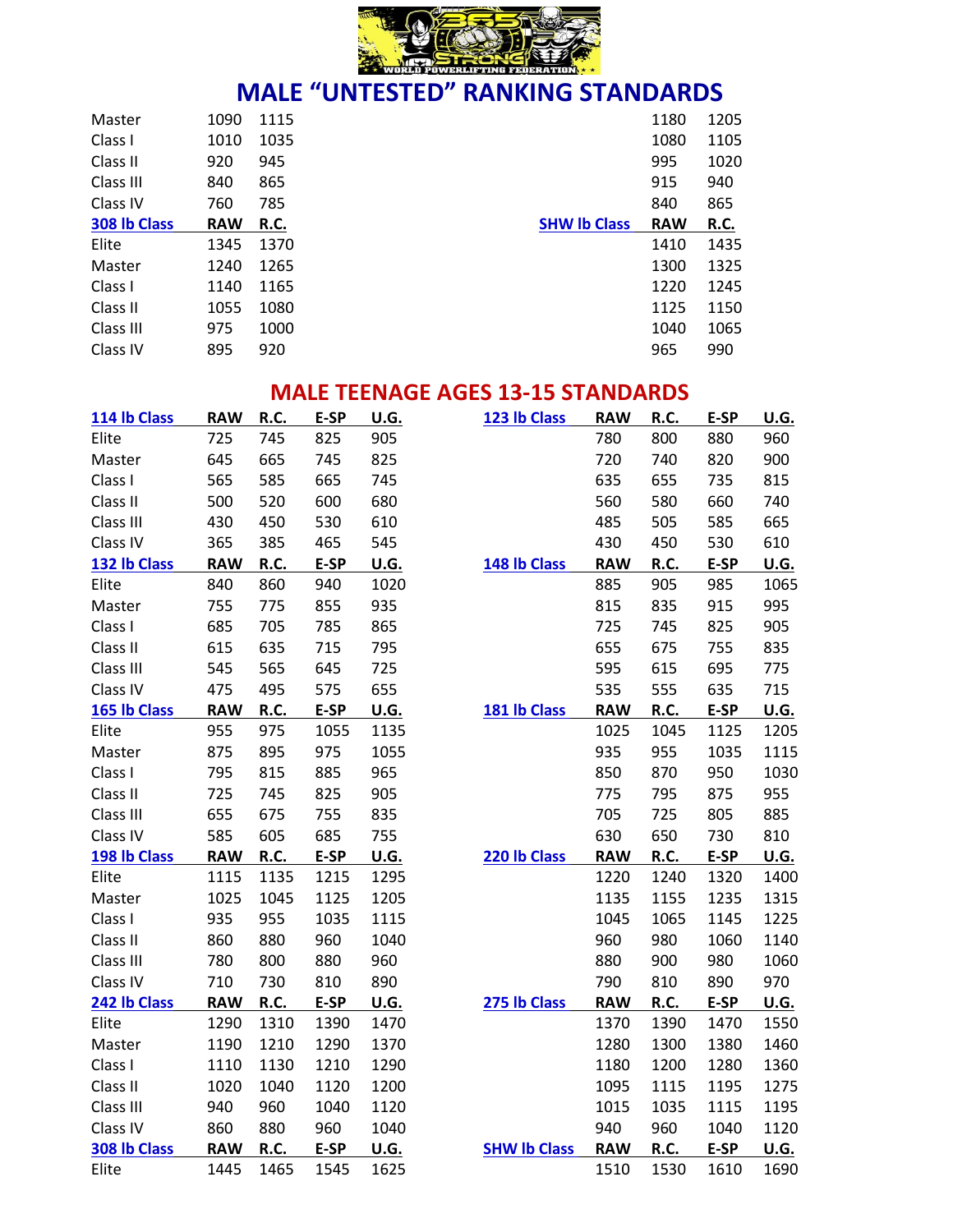

| Master    |     | 1340 1360 1440 1520 |           | 1400 1420 |                | 1500 1580 |        |
|-----------|-----|---------------------|-----------|-----------|----------------|-----------|--------|
| Class I   |     | 1240 1260 1340 1420 |           |           | 1320 1340 1420 |           | - 1500 |
| Class II  |     | 1155 1175 1255 1335 |           |           | 1225 1245 1325 |           | - 1405 |
| Class III |     | 1075 1095 1175 1255 |           |           | 1140 1160 1240 |           | - 1320 |
| Class IV  | 995 | 1015                | 1095 1175 | 1065      | 1085           | - 1165    | 1245   |

### **MALE TEENAGE AGES 16-17 STANDARDS**

| 114 lb Class | <b>RAW</b> | R.C. | E-SP | U.G.        | 123 lb Class        | <b>RAW</b> | R.C.        | E-SP | U.G.        |
|--------------|------------|------|------|-------------|---------------------|------------|-------------|------|-------------|
| Elite        | 775        | 795  | 875  | 945         |                     | 825        | 845         | 915  | 985         |
| Master       | 690        | 700  | 775  | 855         |                     | 750        | 770         | 840  | 910         |
| Class I      | 610        | 630  | 700  | 780         |                     | 690        | 710         | 780  | 850         |
| Class II     | 530        | 550  | 620  | 690         |                     | 615        | 635         | 705  | 775         |
| Class III    | 450        | 470  | 540  | 610         |                     | 535        | 555         | 625  | 695         |
| Class IV     | 400        | 420  | 480  | 540         |                     | 460        | 480         | 550  | 620         |
| 132 lb Class | <b>RAW</b> | R.C. | E-SP | <u>U.G.</u> | 148 lb Class        | <b>RAW</b> | R.C.        | E-SP | U.G.        |
| Elite        | 875        | 895  | 965  | 1030        |                     | 935        | 955         | 1025 | 1095        |
| Master       | 815        | 835  | 905  | 975         |                     | 860        | 880         | 950  | 1020        |
| Class I      | 730        | 750  | 820  | 890         |                     | 790        | 810         | 880  | 950         |
| Class II     | 650        | 670  | 740  | 810         |                     | 735        | 755         | 825  | 895         |
| Class III    | 585        | 605  | 675  | 745         |                     | 660        | 680         | 750  | 820         |
| Class IV     | 525        | 545  | 615  | 685         |                     | 580        | 600         | 670  | 740         |
|              |            |      |      |             |                     |            |             |      |             |
| 165 lb Class | <b>RAW</b> | R.C. | E-SP | <u>U.G.</u> | 181 lb Class        | <b>RAW</b> | R.C.        | E-SP | U.G.        |
| Elite        | 1015       | 1035 | 1105 | 1205        |                     | 1115       | 1135        | 1215 | 1305        |
| Master       | 920        | 940  | 1010 | 1100        |                     | 1030       | 1050        | 1130 | 1220        |
| Class I      | 850        | 870  | 940  | 1020        |                     | 960        | 980         | 1050 | 1130        |
| Class II     | 785        | 805  | 875  | 955         |                     | 865        | 885         | 965  | 1045        |
| Class III    | 715        | 735  | 805  | 885         |                     | 775        | 795         | 875  | 955         |
| Class IV     | 635        | 655  | 725  | 795         |                     | 685        | 705         | 785  | 865         |
| 198 lb Class | <b>RAW</b> | R.C. | E-SP | U.G.        | 220 lb Class        | <b>RAW</b> | R.C.        | E-SP | U.G.        |
| Elite        | 1230       | 1250 | 1330 | 1410        |                     | 1325       | 1345        | 1425 | 1505        |
| Master       | 1110       | 1130 | 1210 | 1300        |                     | 1215       | 1235        | 1315 | 1400        |
| Class I      | 1015       | 1035 | 1115 | 1200        |                     | 1120       | 1140        | 1220 | 1300        |
| Class II     | 915        | 935  | 1015 | 1100        |                     | 1020       | 1040        | 1120 | 1200        |
| Class III    | 825        | 845  | 925  | 1005        |                     | 915        | 935         | 1015 | 1100        |
| Class IV     | 735        | 755  | 835  | 915         |                     | 815        | 835         | 915  | 1000        |
| 242 lb Class | <b>RAW</b> | R.C. | E-SP | U.G.        | 275 lb Class        | <b>RAW</b> | R.C.        | E-SP | <u>U.G.</u> |
| Elite        | 1395       | 1415 | 1500 | 1585        |                     | 1460       | 1480        | 1565 | 1645        |
| Master       | 1285       | 1305 | 1385 | 1475        |                     | 1375       | 1395        | 1475 | 1555        |
| Class I      | 1165       | 1185 | 1270 | 1360        |                     | 1275       | 1295        | 1375 | 1455        |
| Class II     | 1065       | 1085 | 1165 | 1250        |                     | 1160       | 1180        | 1260 | 1345        |
| Class III    | 975        | 995  | 1075 | 1160        |                     | 1045       | 1065        | 1145 | 1230        |
| Class IV     | 890        | 910  | 990  | 1070        |                     | 950        | 970         | 1050 | 1130        |
| 308 lb Class | <b>RAW</b> | R.C. | E-SP | <u>U.G.</u> | <b>SHW Ib Class</b> | <b>RAW</b> | <b>R.C.</b> | E-SP | U.G.        |
| Elite        | 1525       | 1545 | 1625 | 1705        |                     | 1605       | 1625        | 1710 | 1800        |
| Master       | 1415       | 1435 | 1545 | 1635        |                     | 1505       | 1525        | 1610 | 1700        |
| Class I      | 1305       | 1325 | 1435 | 1525        |                     | 1400       | 1420        | 1500 | 1590        |
| Class II     | 1210       | 1230 | 1340 | 1430        |                     | 1305       | 1325        | 1405 | 1495        |
| Class III    | 1090       | 1110 | 1220 | 1320        |                     | 1200       | 1220        | 1310 | 1390        |
| Class IV     | 995        | 1015 | 1115 | 1225        |                     | 1100       | 1120        | 1210 | 1300        |